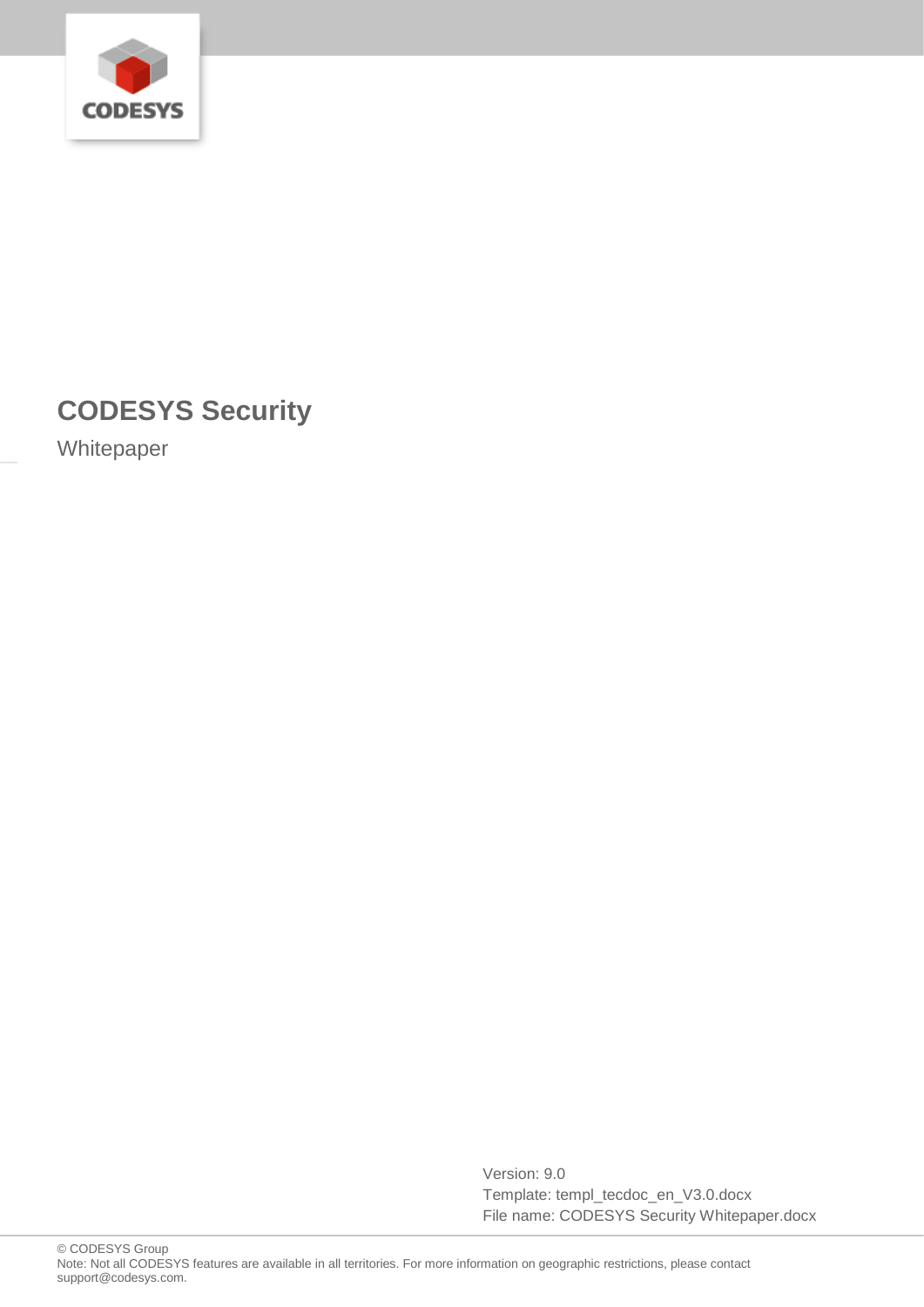# **CONTENT**

|                           |                                               |                                                                                                                                                                                          | Page                            |
|---------------------------|-----------------------------------------------|------------------------------------------------------------------------------------------------------------------------------------------------------------------------------------------|---------------------------------|
|                           | 1                                             | Security in industrial control applications                                                                                                                                              | 4                               |
|                           | 1.1<br>1.2<br>1.3                             | Introduction<br>Areas of application and aim of this whitepaper<br>Consequences                                                                                                          | 4<br>4<br>4                     |
|                           | $\mathbf{2}$                                  | <b>Terms and definitions</b>                                                                                                                                                             | 5                               |
|                           | 2.1<br>2.2<br>2.3<br>2.4<br>2.5<br>2.6<br>2.7 | Asset<br>Vulnerability<br>Protection levels<br>Controller<br>Application<br>Threat<br>Protected environment                                                                              | 5<br>5<br>5<br>5<br>6<br>6<br>6 |
|                           | 3                                             | General means for protecting industrial control applications                                                                                                                             | 7                               |
|                           | 3.1<br>3.2                                    | Usage in a protected environment<br>Users with awareness for security                                                                                                                    | 7<br>9                          |
|                           | 4                                             | Security responsibilities in industrial control applications                                                                                                                             | 10                              |
|                           | 5                                             | Available onboard security measures within CODESYS                                                                                                                                       | 11                              |
|                           | 5.1                                           | Available onboard security measures of the CODESYS Development<br>System                                                                                                                 | 13                              |
|                           | 5.1.1                                         | Encryption of the source code of the application Measure for system<br>integrators<br>5.1.1.1 Secured project file with integrity check                                                  | 13<br>13                        |
|                           | 5.1.2                                         | User administration on project level Measure for system integrators                                                                                                                      | 13                              |
|                           | 5.1.3<br>5.1.4                                | Signing of compiled IEC libraries Measure for suppliers of automation<br>components, system integrators and operators<br>Signing of CODESYS packages Measure for suppliers of automation | 14                              |
|                           | 5.2                                           | components, system integrators and operators<br>Available onboard security measures of the CODESYS Runtime<br>System                                                                     | 14<br>14                        |
| $V3.0.\text{doc}$         | 5.2.1                                         | Access to the runtime system with authentication / permission<br>management Measure for suppliers of automation components,                                                              | 14                              |
|                           | 5.2.2                                         | system integrators and operators<br>Encryption and signing of the executable application code Measure<br>for suppliers of automation components and system integrators                   | 15                              |
|                           |                                               | 5.2.2.1 Encryption with CodeMeter®<br>5.2.2.2 Encryption and signing with X.509 certificates                                                                                             | 15<br>15                        |
|                           | 5.2.3                                         | Controller operation mode Measure for system integrators                                                                                                                                 | 15                              |
| Template: templ_tecdoc_en | 5.2.4                                         | Interactive login Measure for suppliers of automation components<br>and system integrators                                                                                               | 16                              |
|                           |                                               |                                                                                                                                                                                          |                                 |
|                           |                                               |                                                                                                                                                                                          |                                 |
|                           | © CODESYS Group                               |                                                                                                                                                                                          |                                 |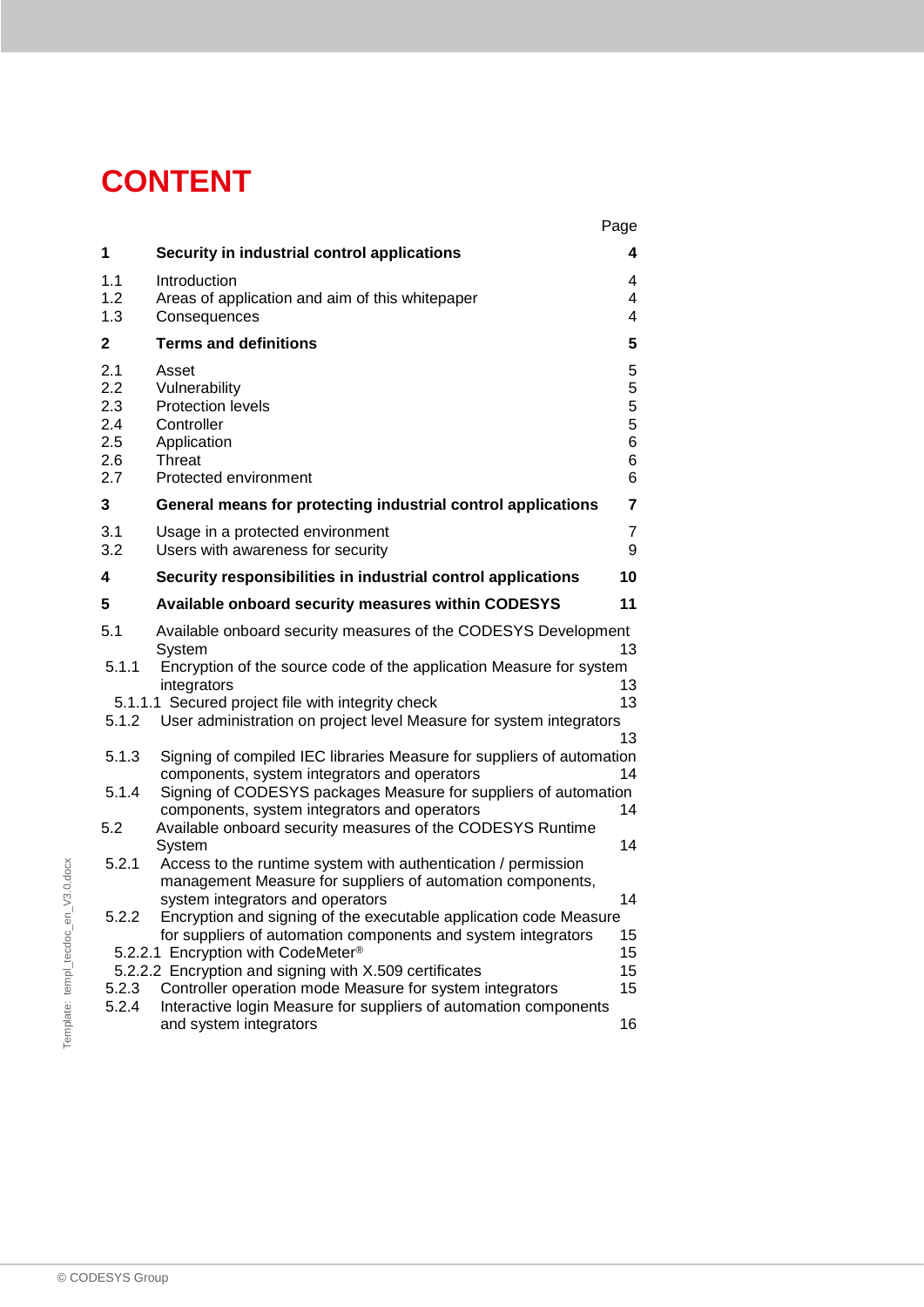| 5.2.5 | Disaster recovery (Backup / Restore) Measure for suppliers of<br>automation components, system integrators and operators | 16       |
|-------|--------------------------------------------------------------------------------------------------------------------------|----------|
| 5.2.6 | Communication encryption between the IDE and the controller                                                              |          |
|       | Measure for suppliers of automation components, system integrators                                                       |          |
|       | and operators                                                                                                            | 16       |
| 5.2.7 | Secure OPC UA Server Measure for system integrators and                                                                  |          |
|       | operators<br>5.2.7.1 OPC UA Server: Support of X.509 based communication                                                 | 16<br>16 |
|       | 5.2.7.2 OPC UA Server: User management available                                                                         | 17       |
| 5.2.8 | Configurable symbols sets via user management /                                                                          |          |
|       | Symbolconfiguration Measure for system integrators and operators17                                                       |          |
| 5.2.9 | Audit-Log Measure for operators                                                                                          | 17       |
| 5.3   | Security measures that can be activated out of the CODESYS                                                               |          |
|       | application code                                                                                                         | 17       |
| 5.3.1 | Access restrictions out of the application/library Measure for suppliers                                                 |          |
|       | of automation components and system integrators                                                                          | 17       |
| 5.3.2 | Unlocking additional functions Measure for suppliers of automation<br>components and system integrators                  | 18       |
| 5.4   | Security measures with CODESYS Visualization                                                                             | 18       |
| 5.4.1 | Visualization User Management Measure for system integrators and                                                         |          |
|       | operators                                                                                                                | 18       |
| 5.4.2 | Communication encryption for CODESYS WebVisu Measure for                                                                 |          |
|       | suppliers of automation components, system integrators and                                                               |          |
|       | operators                                                                                                                | 18       |
| 6     | <b>Networks ports used by CODESYS</b>                                                                                    | 19       |
| 7     | Handling of security vulnerabilities in CODESYS                                                                          | 20       |
| 8     | <b>Conclusion</b>                                                                                                        | 20       |
| 9     | <b>Disclaimer</b>                                                                                                        | 20       |
| 10    | <b>Bibliography</b>                                                                                                      | 21       |
|       | <b>Change History</b>                                                                                                    | 22       |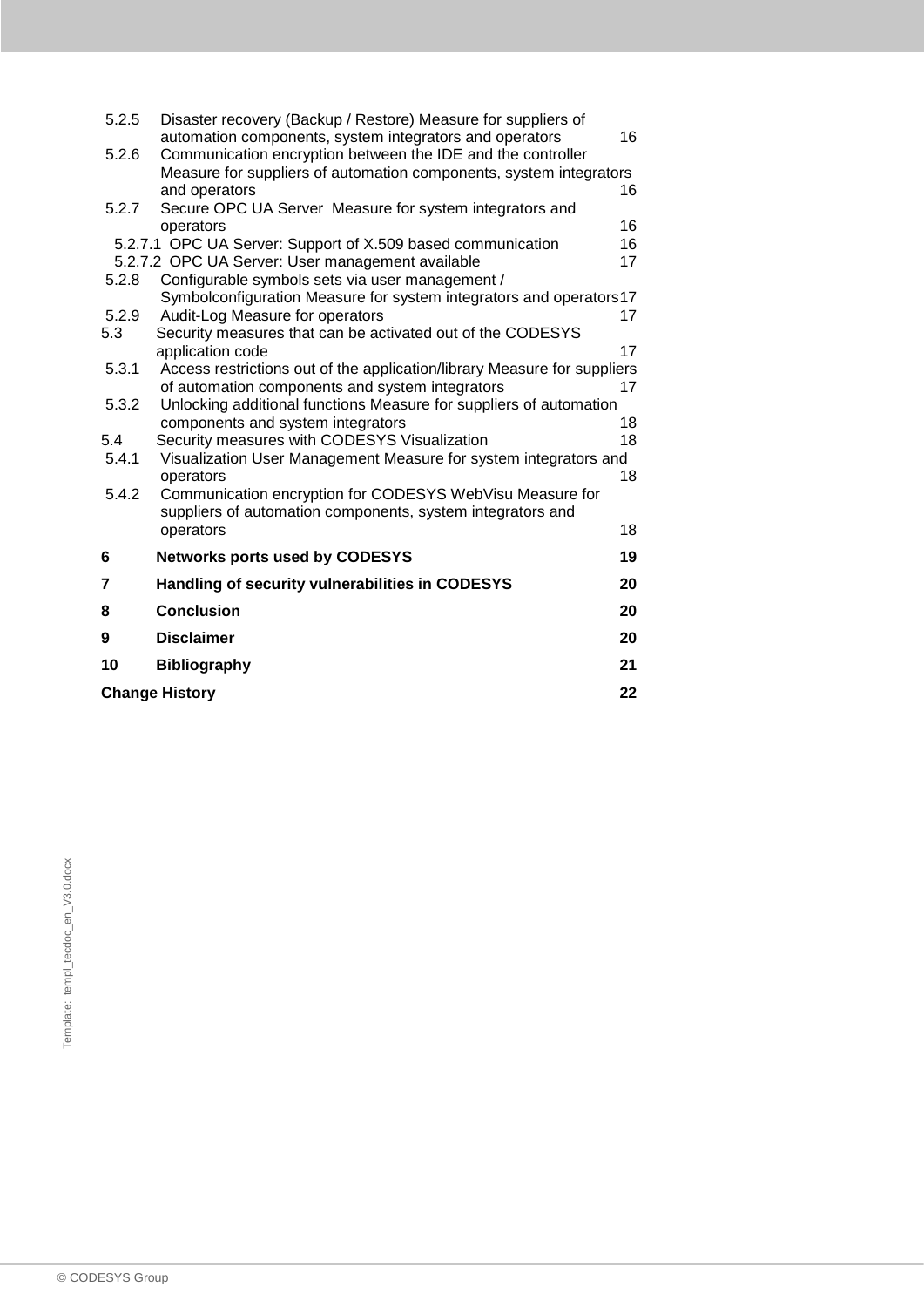# <span id="page-3-0"></span>**1 Security in industrial control applications**

#### <span id="page-3-1"></span>**1.1 Introduction**

Even as the IT security of commercial computers is a common task, the protection of industrial control applications against unauthorized access or even violent attacks has not been a major topic in the past. At least since the well-known Stuxnet attack, this situation has changed. Governmental institutions, such as ICS-Cert or the German Federal Office for Information Security (BSI, *Bundesamt für Sicherheit in der Informationstechnik*), note a drastic rise in security incidents in factories, plants, and other industrial automation applications.

Meanwhile, vulnerabilities are systematically searched and detected by security consultants. Today, protection against these kinds of incidents is inevitable for the automation equipment of industrial machines, factories, and plants to protect the following:

- availability of controller functionality
- application function
- confidentiality of the application and the application source code
- integrity of the application function, the development system function, and employed components
- handling of the entire function
- authenticity of controllers and their data

In addition to functional improvement, security improvement needs to be continuously developed further. Despite this, it is not possible to achieve 100% security. Even when designed with state-of-the-art security measures, a system may still be vulnerable via connections to the networks of suppliers, contractors, and partners.

#### <span id="page-3-2"></span>**1.2 Areas of application and aim of this whitepaper**

This document will enable manufacturers of intelligent automation devices, system integrators, and operators of industrial control applications to protect their installation by means of integrated security measures within the IEC 61131-3 compliant automation software CODESYS. It introduces into security topics in industrial automation and control systems, points out the responsibility of involved parties, and shows, which present and future CODESYS measures assist in creating the desired level of security protection. Furthermore, it presents the handling of detected CODESYS vulnerabilities.

#### <span id="page-3-3"></span>**1.3 Consequences**

Regardless of threats due to unintentional misuse or intentional attacks with different severity and effort, the security of an automation system is a task, which concerns all parts of an industrial control application (e.g., in machines or plants and which cannot be guaranteed through a single measure).

Furthermore, security requires a certain effort:

- Physical access control to security critical installations
- **Additional processing power on devices**
- Configuration effort for the application programmer and operator
- **Loss of convenience in operation and maintenance**
- Security training for system integrators and operators

Each operating company must evaluate for itself how much security it needs and how much it is prepared to spend on that goal.

Therefore, manufacturers of automation products have to provide appropriate means of protecting critical parts of their automation system to the system integrator and operator of such industrial applications.

The IEC 61131-3 automation software platform CODESYS offers several such measures as described in Section 4. These measures do not replace the responsibility of the system integrator or operator of the industrial control application of the security tasks, such as the indication of threats and the definition of necessary measures in order to achieve the desired level of security. However, they do help.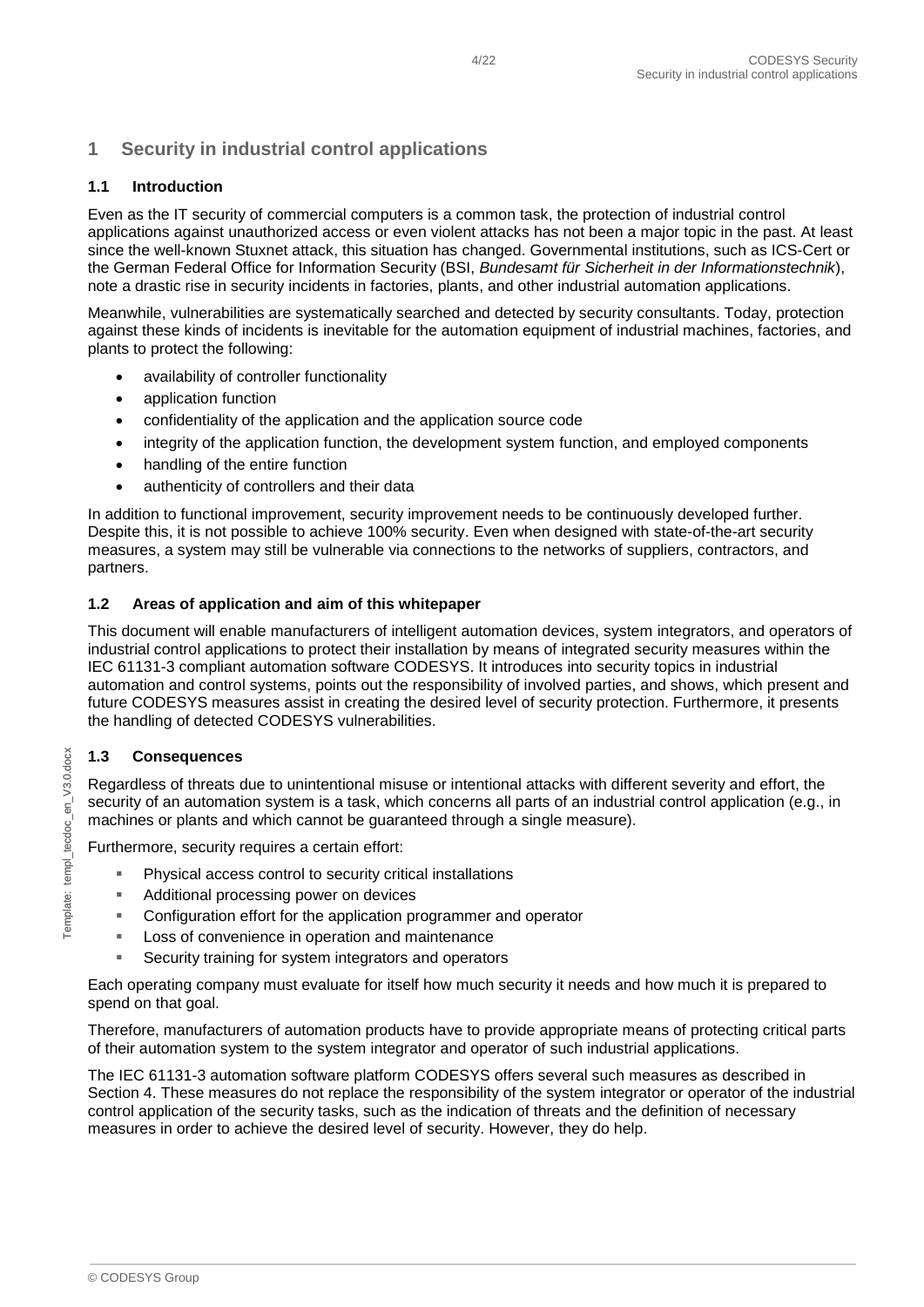# <span id="page-4-0"></span>**2 Terms and definitions**

#### <span id="page-4-1"></span>**2.1 Asset**

The purpose of industrial automation environments is to produce goods or to maintain machine functions or process flows, for example. Different parts of the industrial environments are threatened by security risks, which can harm or prohibit this purpose. With reference to [Figure 1,](#page-4-5) the assets of an industrial automation environment are the controller, the application executed on the controller, the development system used for the application development, and the handling of the whole system.

#### <span id="page-4-2"></span>**2.2 Vulnerability**

Typical automation environments can be harmed at different locations:



<span id="page-4-5"></span>**Figure 1: Possible vulnerabilities in a typical automation environment**

#### <span id="page-4-3"></span>**2.3 Protection levels**

The IEC 62443 international standard defines different protection levels:

- Level 1: Occasional and accidental threat Examples: Hard disk failure, operating error
- Level 2: Intentional threat by simple means Example: Password guessed correctly
- Level 3: Intentional threat by highly developed means Example: Hacker tools
- Level 4: Intentional threat by highly developed means and extended resources. Examples: Specific development, knowledge of the application, or corruption of insiders

The order of the level corresponds to their likelihood that the described threats will actually occur.

#### <span id="page-4-4"></span>**2.4 Controller**

The industrial computer that controls an automation installation may be called a PLC<sup>1</sup>, PAC<sup>2</sup>, Motion Controller<sup>3</sup>,  $ECU<sup>4</sup>$ , DCS<sup>5</sup>, PCS<sup>6</sup>, or with any other technical term. In any case, it executes the automated function. This programmable intelligent device is thus the major target for security attacks. **Furthermore, these controllers[7](#page-4-12)**

-

<span id="page-4-6"></span><sup>1</sup> PLC = Programmable Logic Controller

<span id="page-4-7"></span><sup>2</sup> PAC = Programmable Automation Controller

<span id="page-4-8"></span><sup>&</sup>lt;sup>3</sup> Motion Controller = PLC / PAC for dedicated motion control tasks

<sup>4</sup> ECU = Electronic Control Unit

<span id="page-4-10"></span><span id="page-4-9"></span><sup>5</sup> DCS = Distributed Control System

<span id="page-4-11"></span><sup>6</sup> PCS = Process Control System

<span id="page-4-12"></span><sup>7</sup> In the following text all the mentioned different devices are meant when talking about "controller"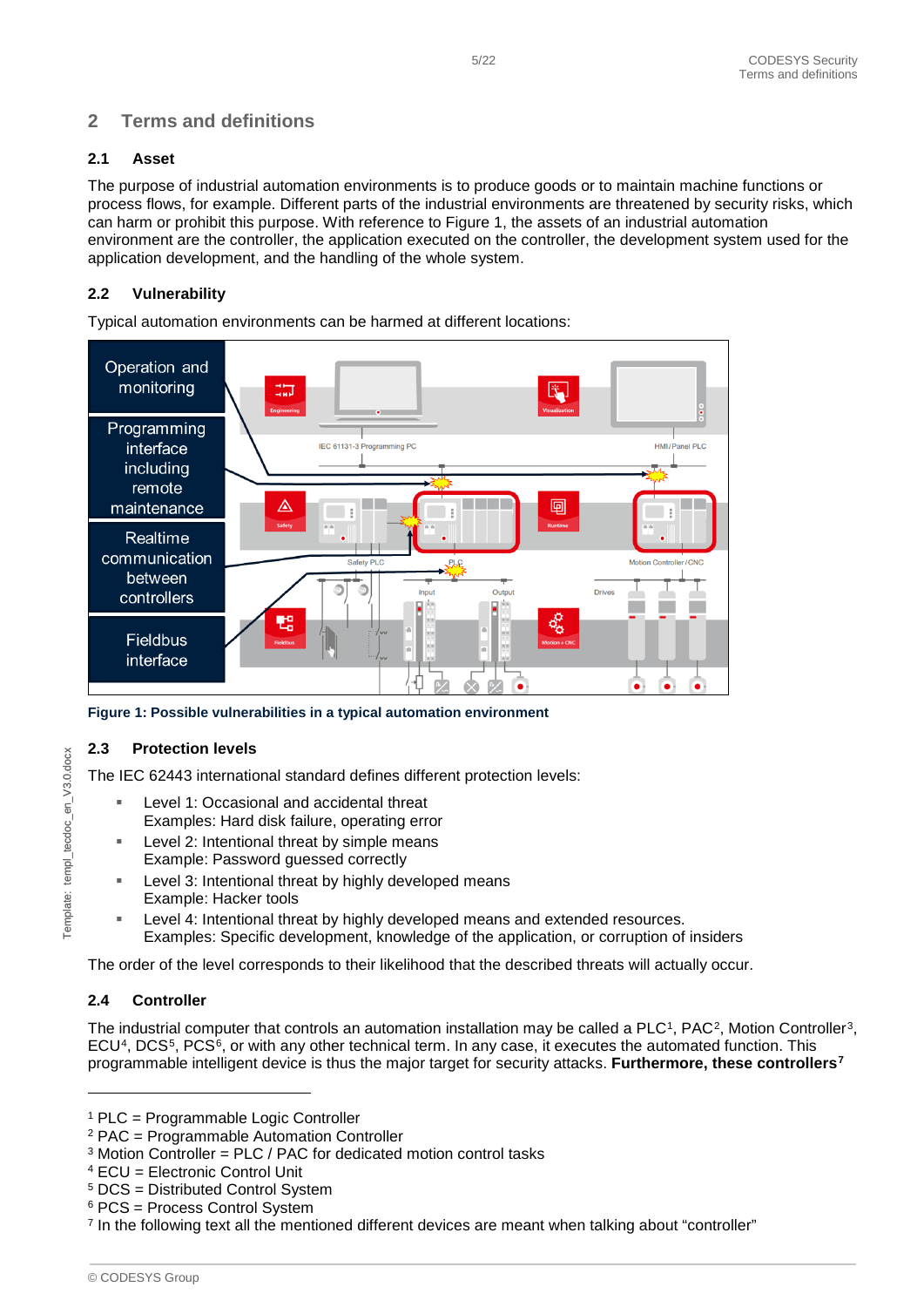**need to be programmed for their designated use. This means that they all contain a programming interface which can be abused easily. Due to this designated use, it is not possible to categorically prevent an access for programming or reprogramming of applications that are executed on the controller.** Therefore, the protection of these controllers and their communication interfaces has a high priority for both the system integrator and the operator of such devices.

#### <span id="page-5-0"></span>**2.5 Application**

The operational function that is executed on the controller represents the functional description of the purpose of industrial automation environments in software. It is loaded to the controller through its programming interface.

#### <span id="page-5-1"></span>**2.6 Threat**

The operational function of an industrial automation system can be damaged or interrupted in various ways. Mostly intentional threats, such as sabotage, vandalism or spying, are discussed as the focus of security measures. Nevertheless, up to now unintentional malfunctions due to faulty hardware and software, faulty operation during commission, or in service more often lead to the harm of the assets.

#### <span id="page-5-2"></span>**2.7 Protected environment**

All industrial automation systems are required to be executed in environments that disable intended or unintended faulty operation and thus the risk of harm of assets. Nevertheless, every system needs access during installation, commissioning, operation, or maintenance. Thus, splitting the whole system into subsystems is required to enable controlled access to every subsystem only for authorized personnel. See Section [3.1](#page-6-1) for more information.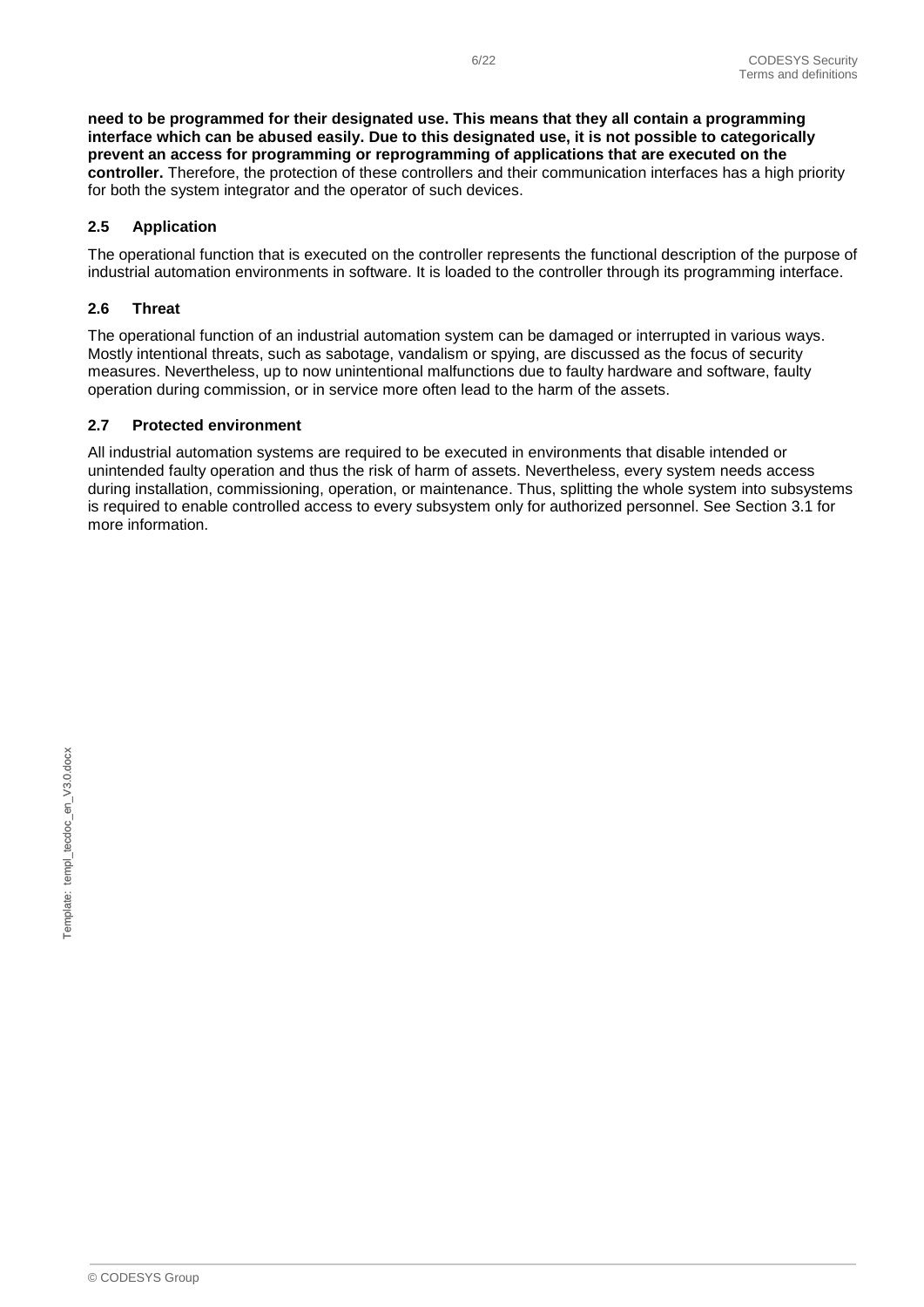# <span id="page-6-0"></span>**3 General means for protecting industrial control applications**

#### In the first step, **all commonly known security measures for standard PCs should be applied in networks with industrial automation equipment**, such as

- Virus protection
- Strong and regularly changed passwords
- Firewall protection
- Use of VPN tunnels for inter-network connections
- Careful contact to removable data carriers, such as USB flash drives

Furthermore, a well-defined user and permission management for the access to the controllers and their interconnecting networks is mandatory.

In addition, several additional general measures are required for each machine or plant builder:

#### <span id="page-6-1"></span>**3.1 Usage in a protected environment**

Locating the controller in a protected environment is absolutely required in order to avoid accidental or intended access to the controller or its application, which is executed for the function of the machine or plant.

Such a protected environment can be, for example, within

- **IDOCKED, electric control cabinets without communication access from outside,**
- an intranet network with well-defined user rights without access from outside, or
- a network with internet access only through a well-maintained firewall via a VPN tunnel.

Obviously, the degree of protection decreases in this list.

For creating such a protected environment, several rules have to be followed:

- Keep the trusted network as small as possible and independent from other networks.
- Protect the cross-communication of controllers and the communication between controllers and field devices via standard communication protocols (fieldbus systems) by appropriate measures.
- Lock such networks and strictly separate them from commonly used access.
- Use fieldbus system only in protected environments. They are not protected by additional measures, such as encryption. An open physical or data access to fieldbus systems and their components is a serious security risk.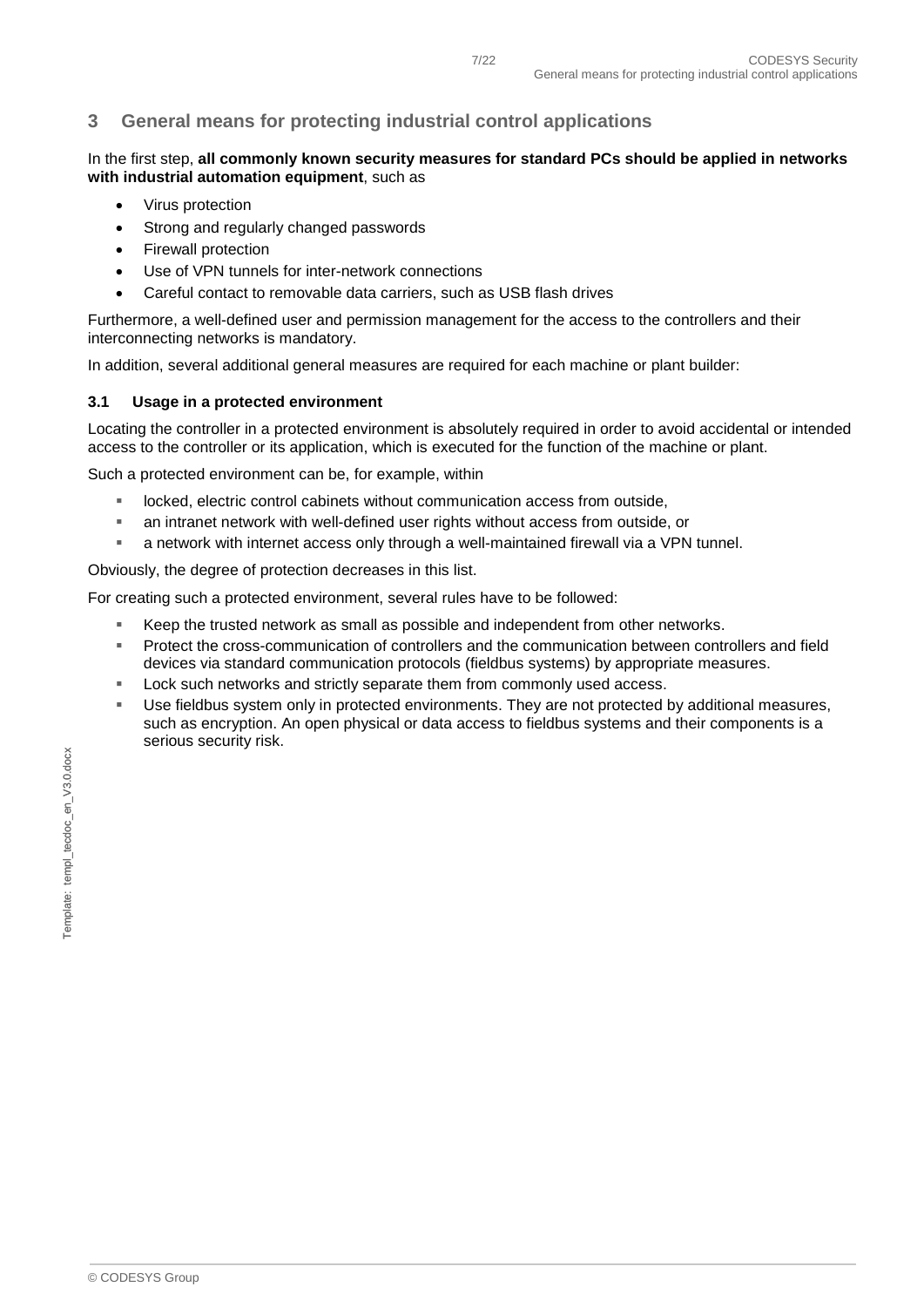

Template: templ\_tecdoc\_en\_V3.0.docx Template: templ\_tecdoc\_en\_V3.0.docx

<span id="page-7-0"></span>**Figure 2: Typical environment in automation applications with areas of different protection level**

#### **Explanation / legend for [Figure 2:](#page-7-0)**

Separated networks (completely separated or connected via secure Firewall):

- I. External network, e.g. Internet, dial-up connection
- II. Company network
- III. Machine / production site network
- IV. Fieldbus

Protection of the infrastructure

- A. Mechanical access protection (e.g., locked control cabinet)
- B. Firewall<sup>[8](#page-7-1)</sup>
- C. Virtual Private Network (VPN)
- D. Virus protection, network / Windows user administration
- E. User management with appropriate authentication method (e.g., dongle, password)
- F. Employee training concerning security measures

-

<span id="page-7-1"></span><sup>&</sup>lt;sup>8</sup> The firewall between the networks II and III must protect in both directions. Malware in the company network might affect the production site network and vice versa.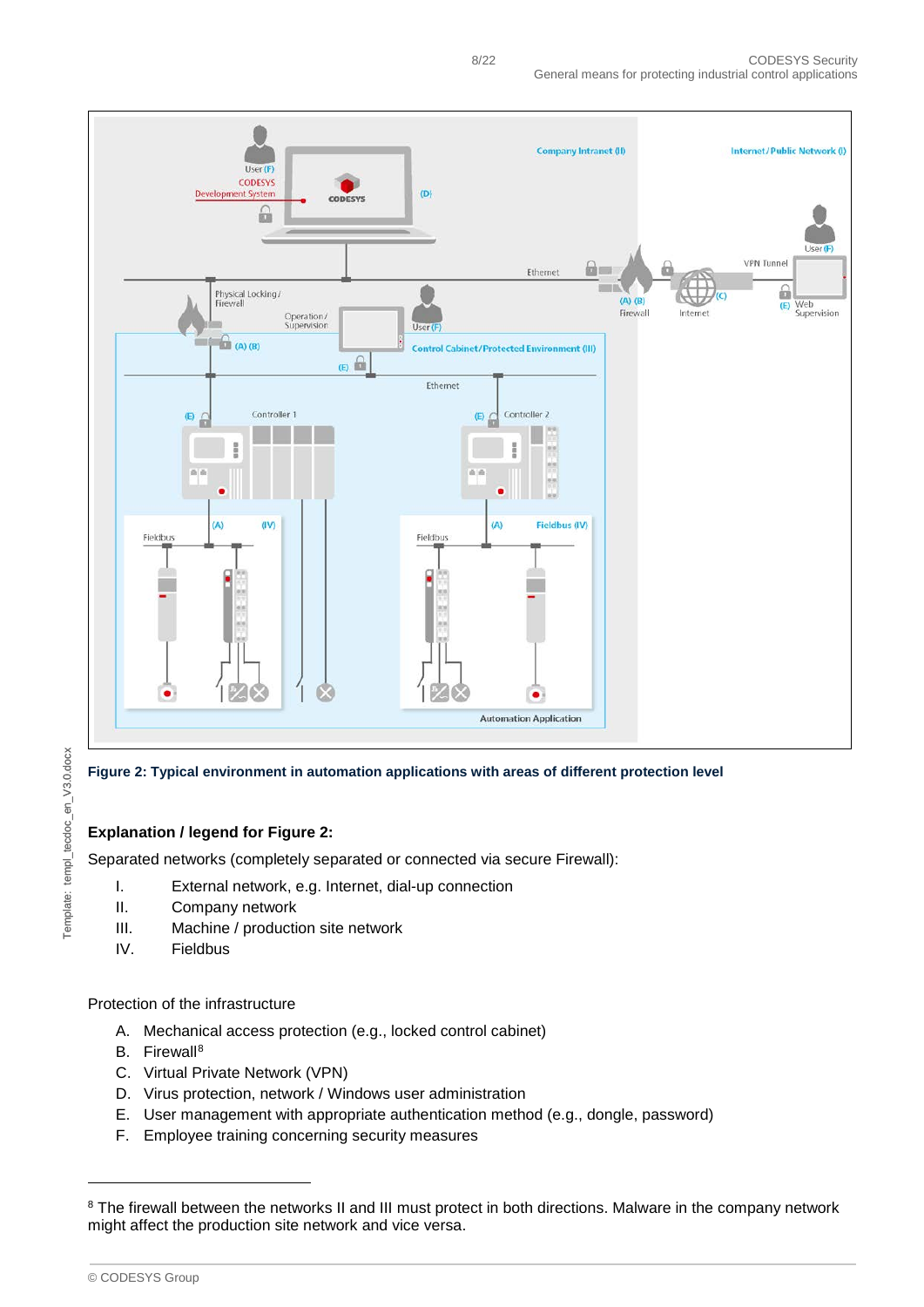#### <span id="page-8-0"></span>**3.2 Users with awareness for security**

As most of the reported security incidents occurred without intention due to handling or device errors, the user of industrial controllers has a crucial role concerning the security protection. Thus, it is required for both, machine / plant builders and operators alike to know about the possible threats and the infrastructural measures, which are necessary to avoid these threats.

Users of the CODESYS Development System and programmable controllers should furthermore know about the available security features and are required to consider them when programming the control application. In order to achieve this goal, it is advisable to join special training from security specialists either within a company or from externals.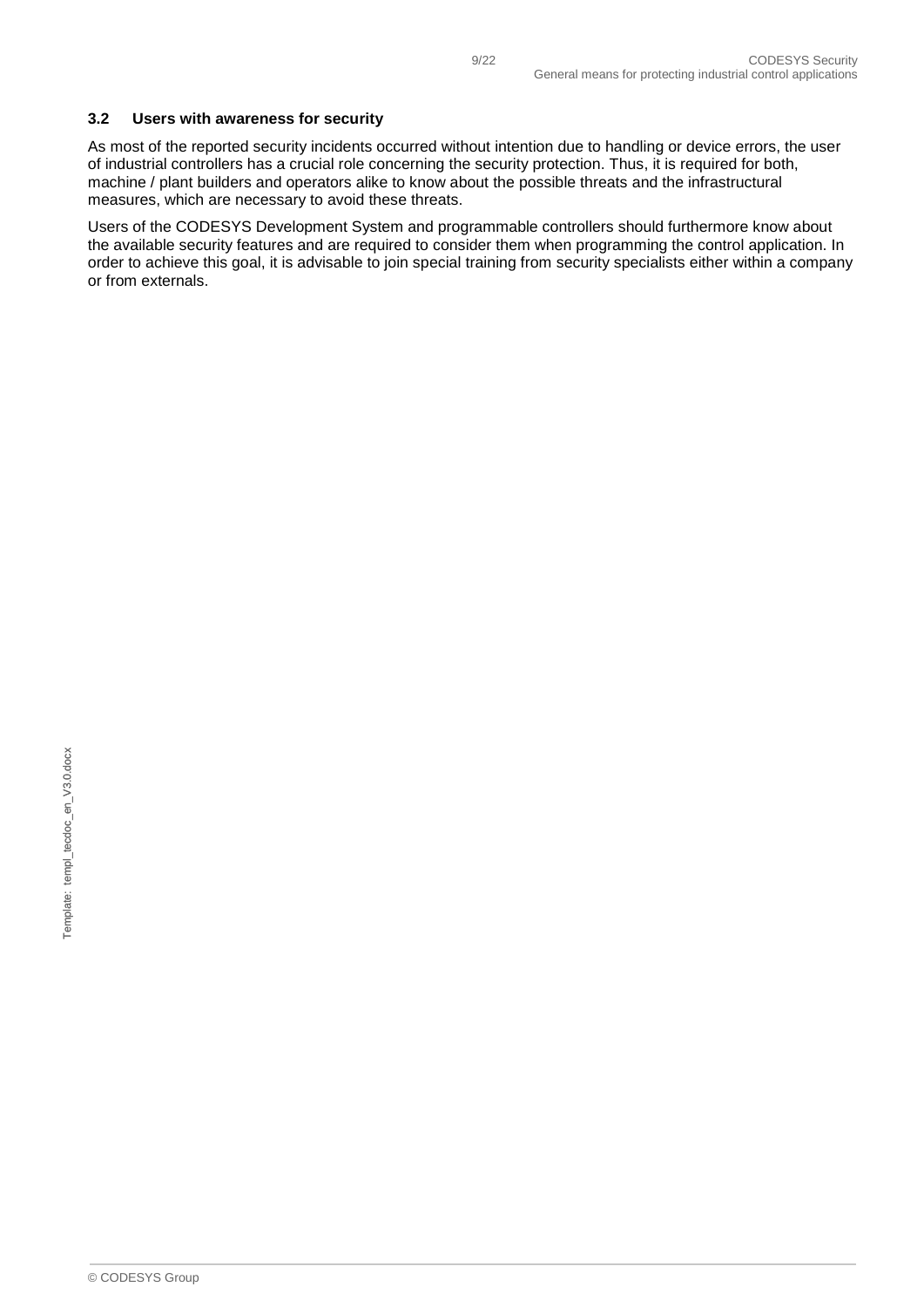# <span id="page-9-0"></span>**4 Security responsibilities in industrial control applications**

In the setup of industrial control applications, several active parties and suppliers are involved: the suppliers of software and hardware components, the system integrator or builder of the industrial control applications, and the operator. As security is a comprehensive task, all of the aforementioned parties have to make a certain effort in order to protect the application against attacks.



**Figure 3: Relation between different parties in industrial control applications concerning security**

Further details of the different responsibilities and the roles within the parties are explained in the VDI/VDE2182 standard.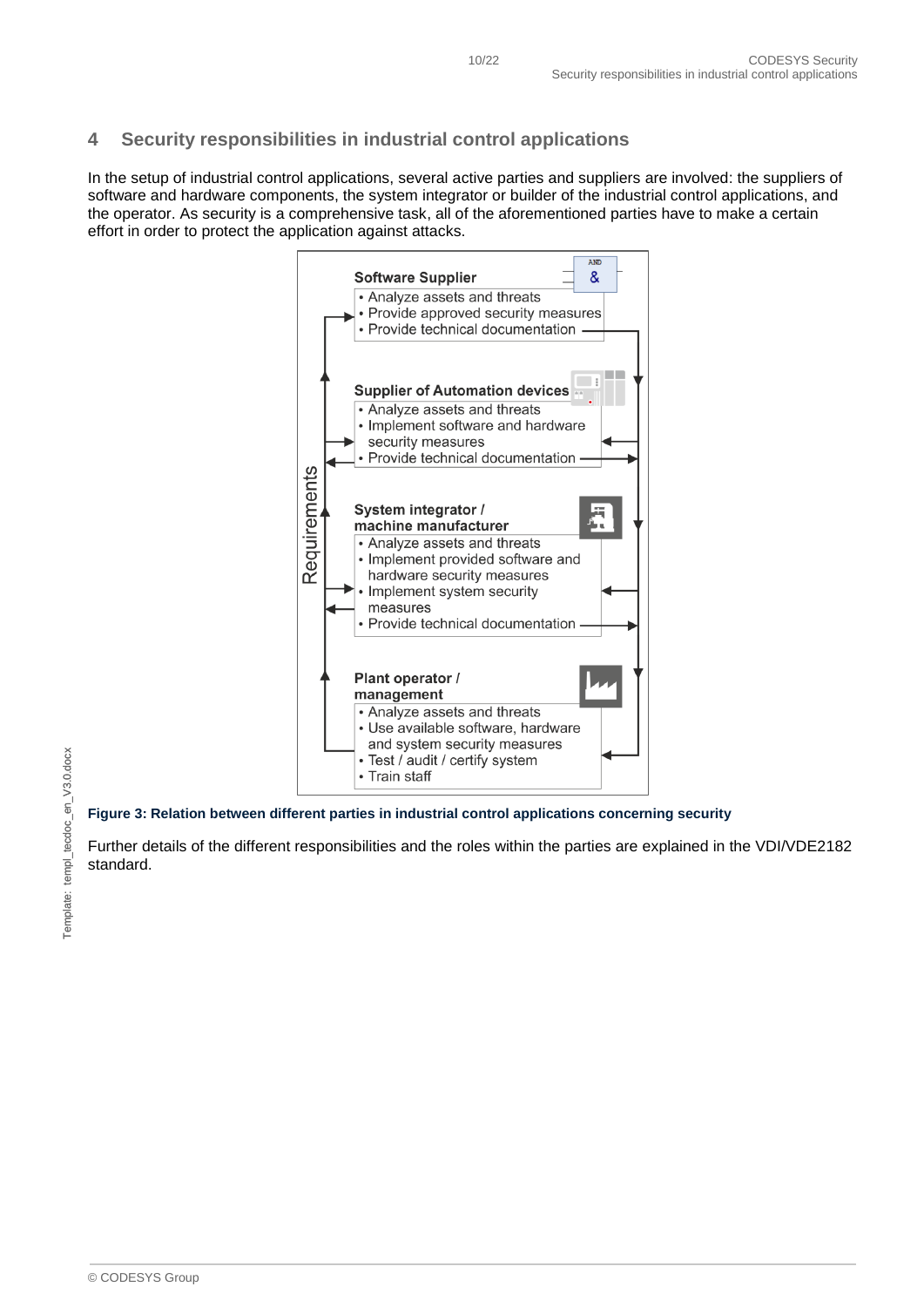# <span id="page-10-0"></span>**5 Available onboard security measures within CODESYS**

It is the objective of CODESYS GmbH, the manufacturer of the IEC 61131-3 automation software CODESYS, to offer measures which assist the user in the task of protecting his application concerning availability, integrity, and confidentiality. These measures tackle protection level 1 and 2 threats (see Section [2.3\)](#page-4-3). On a long-term basis, also level 3 threats will be covered.

The CODESYS architecture contains two main parts: the integrated development environment (IDE - the CODESYS Development System) running as the user interface on the workstation computer, and the runtime system (CODESYS Control) on the programmable device that executes the application code. Both parts operate together seamlessly when programming an industrial automation application. Therefore, the security measures also influence these main parts. In addition, CODESYS provides such measures that can be activated by the user from the programmed application code. As the CODESYS Development System integrates multiple visualization functions that enable security-critical access to the control application and thus the machine/plant, the system also provides security measures for this aspect.

The following sections describe measures and features, which are or will be available in the latest generation of CODESYS (V3). In order to protect the application and the controller, using the latest version of the CODESYS Development System is required. It can be downloaded free of charge at [www.codesys.com.](http://www.codesys.com/) Furthermore, using the appropriate runtime system on the controller is also required. As described in Section [6,](#page-18-0) detected vulnerabilities will be fixed in patch versions. Thus, it is always highly recommended to use the latest software versions with these patches.

The tables below provide an overview on the measures, their locations within CODESYS, and for whom they are intended. Each measure is explained. For technical information about the realization of the described measures, it is recommended to look into the CODESYS Online Help, installed with the CODESYS Development System.

| <b>Measure</b>                                         | <b>Explained in</b><br><b>Section</b><br>(Page) | <b>Measure relevant for</b>                     |                                                       |                 | <b>Suitable measure</b>                         |
|--------------------------------------------------------|-------------------------------------------------|-------------------------------------------------|-------------------------------------------------------|-----------------|-------------------------------------------------|
|                                                        |                                                 | <b>Suppliers of</b><br>automation<br>components | <b>System</b><br>integrators /<br>machine<br>builders | <b>Operator</b> | against                                         |
| Encryption of the<br>source code of<br>the application | 5.1.1(13)                                       |                                                 | X                                                     |                 | Occasional/unintentional<br>threats and attacks |
| User<br>administration on<br>project level             | 5.1.2(13)                                       |                                                 | X                                                     |                 | Occasional/unintentional<br>threats and attacks |
| Signing of<br>compiled IEC<br>libraries                | 5.1.3(14)                                       | X                                               | X                                                     | X               | <b>Attacks</b>                                  |
| Signing of<br>packages                                 | 5.1.4(14)                                       | X                                               | X                                                     | X               | Attacks                                         |

#### CODESYS Development System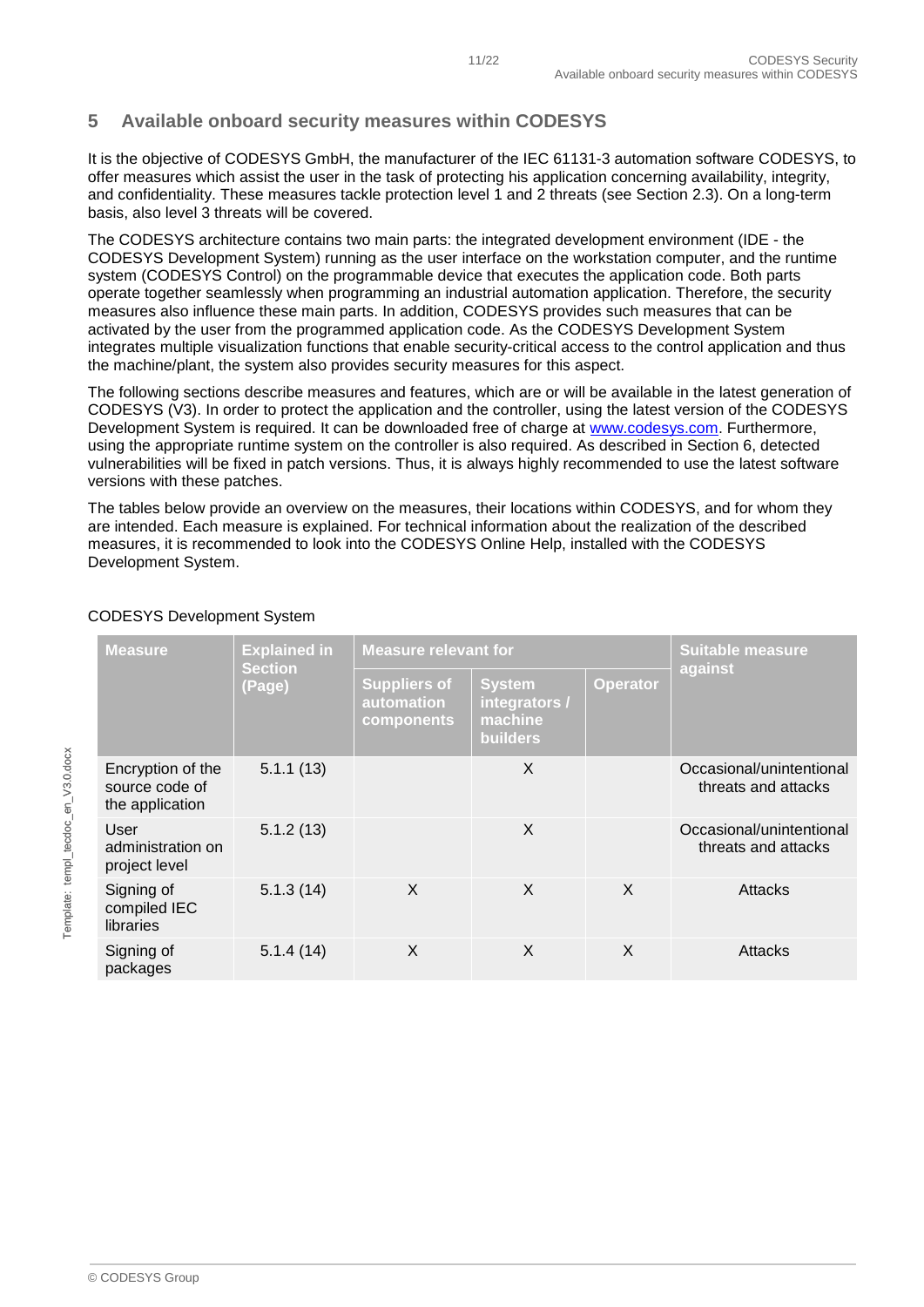#### CODESYS Runtime System

| <b>Measure</b>                                                                       | <b>Explained in</b>                                                                                                     | <b>Measure relevant for</b>                     |                                                       | <b>Suitable measure</b> |                                                 |
|--------------------------------------------------------------------------------------|-------------------------------------------------------------------------------------------------------------------------|-------------------------------------------------|-------------------------------------------------------|-------------------------|-------------------------------------------------|
|                                                                                      | <b>Section</b><br>(Page)                                                                                                | <b>Suppliers of</b><br>automation<br>components | <b>System</b><br>integrators<br>/ machine<br>builders | <b>Operator</b>         | against                                         |
| Access to the<br>runtime system with<br>authentication /<br>permission<br>management | 5.2.1(14)                                                                                                               | X                                               | X                                                     | X                       | Occasional/unintentional<br>threats and attacks |
| Encryption and<br>signing of the<br>executable<br>application code                   | 5.2.2(15)                                                                                                               | $\sf X$                                         | X                                                     |                         | <b>Attacks</b>                                  |
| Controller operation<br>mode                                                         | 5.2.3(15)                                                                                                               |                                                 | X                                                     |                         | Occasional/unintentional<br>threats and attacks |
| Interactive login                                                                    | 5.2.4(16)                                                                                                               | X                                               | X                                                     |                         | Occasional/unintentional<br>threats             |
| Disaster recovery                                                                    | 5.2.5(16)                                                                                                               | X                                               | X                                                     | X                       | Occasional/unintentional<br>threats             |
| Communication<br>encryption between<br>the IDE and the<br>controller                 | Fehler!<br>Verweisquelle<br>konnte nicht<br>gefunden<br>werden.<br>(Fehler!<br><b>Textmarke</b><br>nicht<br>definiert.) | X                                               | $\mathsf{X}$                                          | X                       | <b>Attacks</b>                                  |
| Secure OPC UA<br>Server                                                              | 5.2.7(16)                                                                                                               |                                                 | X                                                     | X                       | integrity and/or<br>confidentiality of data     |
| Configurable<br>symbols sets via<br>user management /<br>Symbolconfiguration         | 5.2.8(17)                                                                                                               |                                                 | X                                                     | X                       | confidentiality of data                         |
| Audit-Log                                                                            | 5.2.9(17)                                                                                                               |                                                 |                                                       | X                       | Occasional/unintentional<br>threats and attacks |

# IEC 61131-3 Application code

| <b>Measure</b>                                                | <b>Explained</b><br>in.<br><b>Section</b><br>(Page) | <b>Measure relevant for</b>                     | <b>Suitable measure</b>                                      |                 |                                                 |
|---------------------------------------------------------------|-----------------------------------------------------|-------------------------------------------------|--------------------------------------------------------------|-----------------|-------------------------------------------------|
|                                                               |                                                     | <b>Suppliers of</b><br>automation<br>components | <b>System</b><br>integrators /<br>machine<br><b>builders</b> | <b>Operator</b> | against                                         |
| Access<br>restrictions out of<br>the application /<br>library | 5.3.1(17)                                           | X                                               | X                                                            |                 | Occasional/unintentional<br>threats and attacks |
| Unlocking<br>additional<br>functions                          | 5.3.2(18)                                           | X                                               | X                                                            |                 | Occasional/unintentional<br>threats and attacks |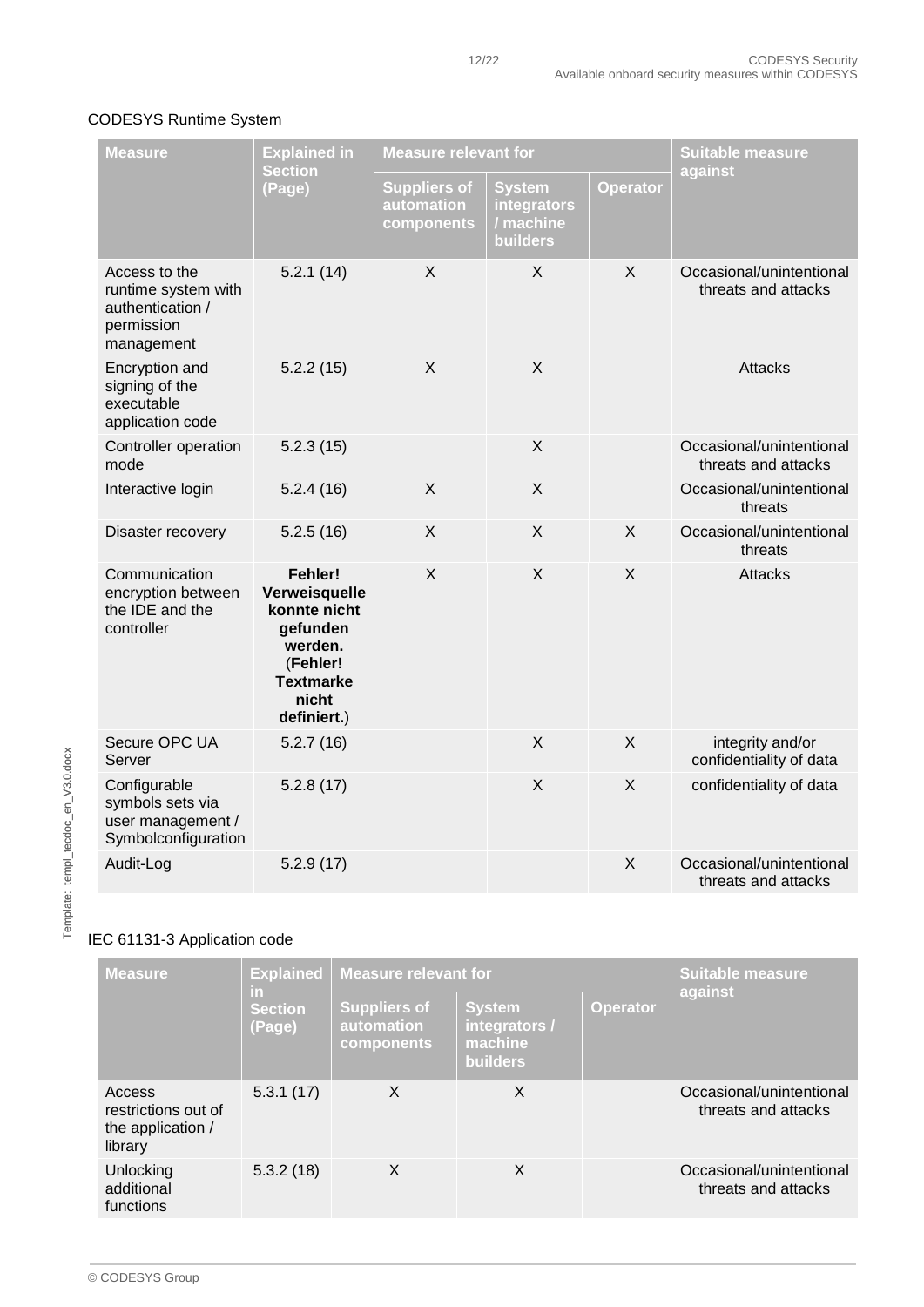| <b>Measure</b>                                                   | <b>Explained</b><br>in.<br><b>Section</b><br>(Page) | <b>Measure relevant for</b>                     | <b>Suitable measure</b>                                      |                 |                                                 |
|------------------------------------------------------------------|-----------------------------------------------------|-------------------------------------------------|--------------------------------------------------------------|-----------------|-------------------------------------------------|
|                                                                  |                                                     | <b>Suppliers of</b><br>automation<br>components | <b>System</b><br>integrators /<br>machine<br><b>builders</b> | <b>Operator</b> | against                                         |
| Visualization User<br>Management                                 | 5.4.1(18)                                           |                                                 | X                                                            | X               | Occasional/unintentional<br>threats and attacks |
| Communication<br>encryption for the<br><b>CODESYS</b><br>WebVisu | 5.4.2(18)                                           | X                                               | X                                                            | X               | <b>Attacks</b>                                  |

#### CODESYS Visualization

#### <span id="page-12-0"></span>**5.1 Available onboard security measures of the CODESYS Development System**

#### <span id="page-12-1"></span>**5.1.1 Encryption of the source code of the application**

**Measure for system integrators**

The application source code contains the detailed information on the function of the machine/plant and thus the intellectual property of its manufacturer. Therefore, protecting the application source code has a high priority whenever it contains confidential information.

In the CODESYS Development System, the entire project can be encrypted either via password or optionally with a workstation hardware USB dongle (CODESYS Security Key). The password solution uses the AES algorithm, the hardware dongle is based on a proprietary solution from the company WIBU Systems. Without the password or the bound security key(s), it is not possible to open or edit the project source file.

The advantage of password protection is the absence of additional hardware, whereas protection with the hardware key has a much higher protection level, as a password can be hacked or published. The project can be bound to multiple different such keys at the same time. Thus, access to source code can be limited to the number of security keys and therefore passed to multiple users at the same time. Furthermore, the risk of losing the access to source code due to a destroyed or lost key can be minimized by binding it to at least one more key than necessary.

The source code can also be protected using X.509 certificates. In this scenario, the source code will be encrypted symmetrically (AES algorithm). The symmetric key will then be encrypted asymmetrically (RSA algorithm) using the public key of each user sharing the source code.

Optionally, the source code can also be digitally signed using the private key associated with the X.509 certificate of the current user. The signature will be saved side-by-side with the source code in a file with the extension ".p7s" following PKCS#7 format for digital signatures.

When a signed project is opened, the content is compared with the signature. If the signature is invalid, the user will get a warning message and can choose to open the project or cancel the operation.

This measure protects the confidentiality of intellectual property.

#### <span id="page-12-2"></span>**5.1.1.1 Secured project file with integrity check**

If encryption is not an option, the project file is saved in a proprietary format and its integrity will be checked each time the project is loaded. This integrity check is active by default. It may be incompatible with older versions of the programming system.

For a better protection of the application data, the activation of one of the above mentioned encryption features is recommended.

This measure protects the integrity of the project file.

#### <span id="page-12-3"></span>**5.1.2 User administration on project level**

**Measure for system integrators**

In addition to the protection of the entire application source code, CODESYS provides the capability of read/write protection of individual objects in the project with a user administration. Such a protection can be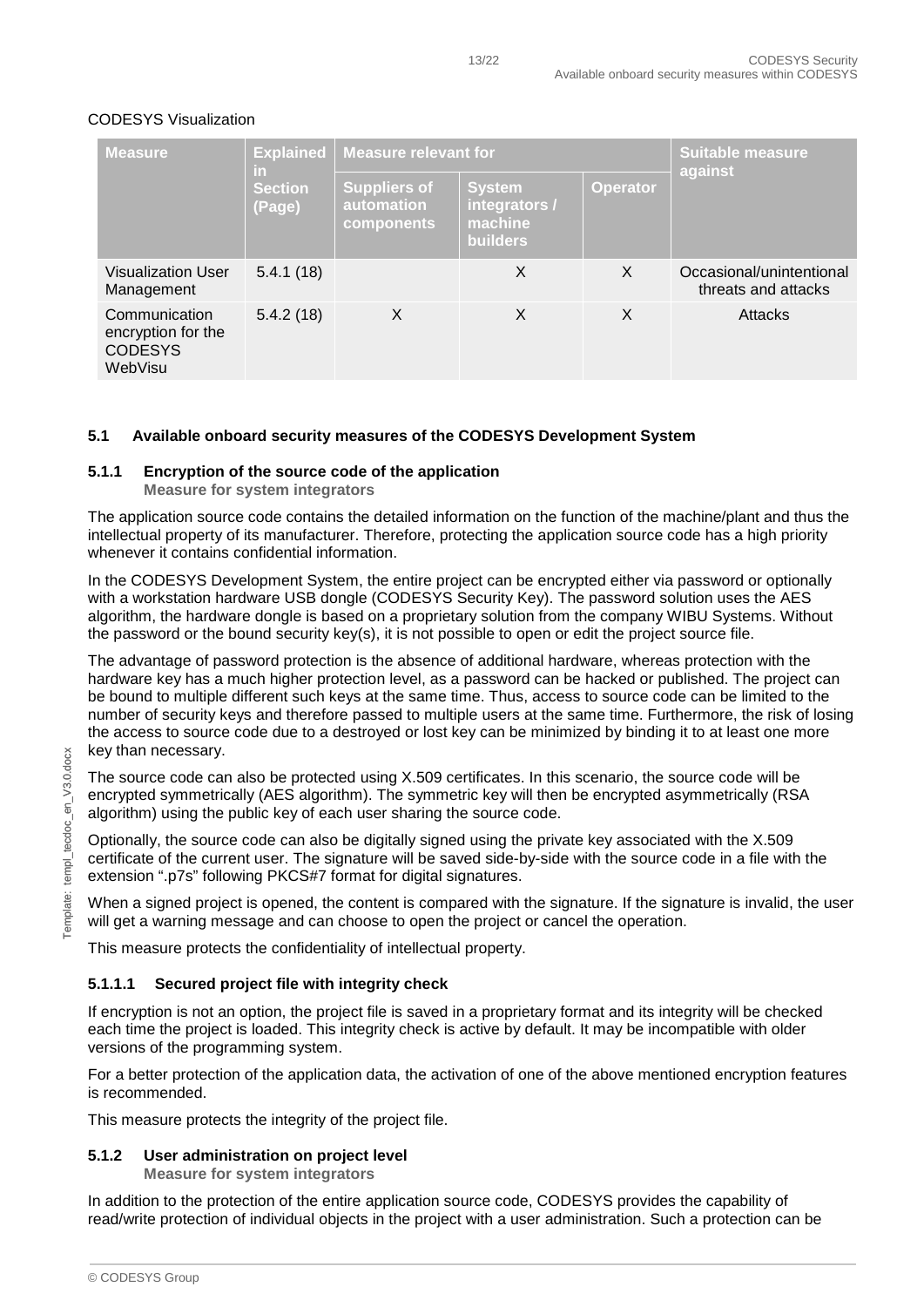defined for menu commands as well as for specific object types (e.g. creation of tasks, POUs, Methods, GVLs etc.) or existing objects in the project (like project settings or dedicated POUs or tasks).

By the means of this user administration, it is furthermore possible to limit the range of functionality in a very fine granular manner. Therefore, the access rights can be adapted to specific security needs (e.g. security critical functions, such as the use of scripting options, can be restricted to users with explicit permissions).

The measure protects the confidentiality of intellectual property as well as the integrity of the application code.

#### <span id="page-13-0"></span>**5.1.3 Signing of compiled IEC libraries**

**Measure for suppliers of automation components, system integrators and operators**

CODESYS supports the signing of IEC libraries with an X.509 certificate if they are stored as a compiled library.

While compiled libraries ensure protection of the source code, the signature enables verification of the integrity and authenticity of the library. Signed libraries are explicitly marked in the library manager of the CODESYS project.

Often, documentation or additional visualization files are also stored in the library. The signature covers not only the source code, but also these embedded files. Documents or files embedded in a library are only displayed or executed, if the library was correctly signed with a valid certificate. Therefore, all newly released or updated CODESYS libraries are signed to make them trustworthy.

CODESYS GmbH also encourages all library providers to sign their libraries so that they are displayed and treated as trustworthy.

This measure proves the authenticity and integrity of the compiled CODESYS libraries and prevents the unintended use of untrusted libraries.

#### <span id="page-13-1"></span>**5.1.4 Signing of CODESYS packages**

**Measure for suppliers of automation components, system integrators and operators**

CODESYS supports signing of packages with an X.509 certificate. CODESYS packages provide optional features or plugins that can be installed by the Package manager of the CODESYS Development System.

The package manager checks whether the package to be installed has been correctly signed based on a valid certificate. Therefore, all released CODESYS packages are signed.

CODESYS GmbH also encourages all package vendors to sign their packages so that they are displayed and treated as trustworthy.

This measure proves the authenticity and integrity of the CODESYS packages and prevents the unintended installation of untrusted packages.

#### <span id="page-13-2"></span>**5.2 Available onboard security measures of the CODESYS Runtime System**

#### <span id="page-13-3"></span>**5.2.1 Access to the runtime system with authentication / permission management**

**Measure for suppliers of automation components, system integrators and operators**

There are different phases of an industrial application: from the start of the development of the control source code to its commissioning up to the production with the machine or plant and its maintenance. These phases are commonly operated by different technicians with appropriate qualification levels.

With the consideration of these qualification levels as well as the threats of a possible use beyond task or competence, it makes sense to limit the use for certain user groups. CODESYS supports such an authentication and permission management with a user and user group administration.

The online user management of the CODESYS Control runtime system is enforced by default and must be activated, before clients can successfully log in to the CODESYS Control runtime. This applies to the CODESYS Development System and all other clients such as CODESYS HMI, PLCHandler, CODESYS OPC DA Server and OPC UA Clients. Activating the user management can be done by connecting with a CODESYS Development System. During the first connect, the user have to define an administrator user with own credentials.

With corresponding commands in the CODESYS Development System, the administrator of the controller can easily add or delete online users. Furthermore, the administrator may combine users to a user group to limit permissions. A predefined permission system is already available and can be adapted to the requests.

We recommend using the administrator account only for administrative purposes, for example, to create additional users or to configure the online user management. For operational access to the CODESYS Control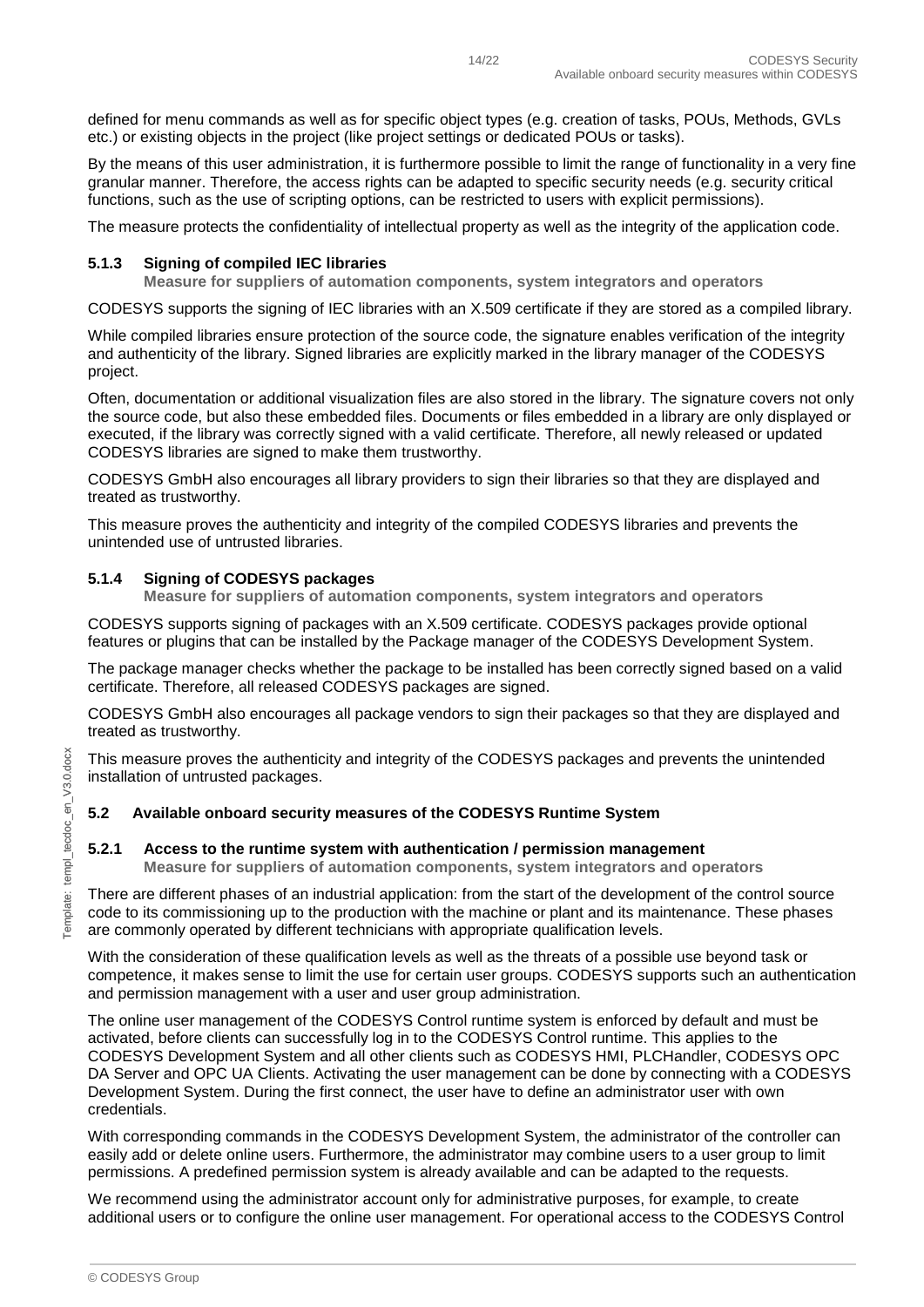runtime system, additional users should be created and assigned to a group that only has the rights required for the respective job.

To ensure that no attacker can hijack the controller directly after installation, the CODESYS Control runtime system should only be commissioned in a secure environment. This includes all stages from the installation of the CODESYS Control runtime system to the activation of the user management by creating the first administrator user.

As soon as at least one new user is added, all users have to authenticate with their usernames and passwords for each online connection to the controller. Passwords are transferred encrypted (by default using asymmetric cryptography) and stored encoded as scrypt hashes on the runtime system.

In accordance to protection level 1 and 2, this measure reduces the threat of accidental or intended access to the running controller concerning availability and somehow the integrity of the compiled application executed on the controller.

#### <span id="page-14-0"></span>**5.2.2 Encryption and signing of the executable application code**

**Measure for suppliers of automation components and system integrators**

The application development is terminated as soon as the executable application code is running on the controller and the function of the industrial application is released, except for further maintenance. Even if the application code is available in a compiled and thus non-readable and editable binary, there is a certain security threat for the manufacturer of the application. The entire control system, including the executable application code, could be reproduced and used without permission.

#### <span id="page-14-1"></span>**5.2.2.1 Encryption with CodeMeter®**

In order to avoid these threats, the executable application code can be encrypted by a hardware dongle with the CodeMeter® technology from the company WIBU Systems. This hardware dongle can be either a USB key (CODESYS Runtime Key), for instance for PC-based systems running Windows® or Linux, or a special preprogrammed flashcard offered by WIBU Systems. Each of these keys has a unique serial number. During the encryption of the executable application code, the binary code is linked exclusively to the key.

This means that the encrypted binary code cannot be reverse engineered. As a result of binding the binary code, the application cannot be executed on this or any controller without the bound key. Thus, the threat of unauthorized reuse on plagiarized applications is avoided and the confidentiality of the application is protected.

#### <span id="page-14-2"></span>**5.2.2.2 Encryption and signing with X.509 certificates**

It is also possible to use X.509 certificates to encrypt the executable application code instead of using the above mentioned CodeMeter® technology. So the code is only executed on a runtime system that owns the private key of a certificate to which the application has been bound to. It is also possible to bind the application to different controller certificates. In this case, the code is executed on every controller that is the private key owner of at least one of those certificates.

Additionally to the encryption, the application can also be signed with a X.509 certificate. The result is that the application is only executed if the specified certificate of the originator is registered as trusted in the runtime. This measure protects the controller against execution of code from unauthorized/untrusted originators.

The management of X.509 certificates within the CODESYS Runtime System can be done using the CODESYS Security Agent. See<https://store.codesys.com/codesys-security-agent.html> and the corresponding Documentation<sup>[9](#page-14-4)</sup>

#### <span id="page-14-3"></span>**5.2.3 Controller operation mode**

#### **Measure for system integrators**

A controller does not distinguish between productive operation, commissioning, and development. This leads to a security risk which can be avoided by introducing an operation mode.

CODESYS provides the capability of assigning three different operating modes to the controller. The "Debug" operation mode is the default and allows all online commands, including deleting, changing, and updating the application. The "Locked" mode protects the developer from unintended access to controller (e.g., while simultaneously programming several controllers). As soon as the application commissioning is terminated, the controller can be switched to "Operational" mode which prevents all unintended access to the running

-

<span id="page-14-4"></span><sup>9</sup> [https://help.codesys.com/webapp/\\_csa\\_f\\_codesys\\_security\\_agent;product=codesys\\_security\\_agent;version=1.1.0.0](https://help.codesys.com/webapp/_csa_f_codesys_security_agent;product=codesys_security_agent;version=1.1.0.0)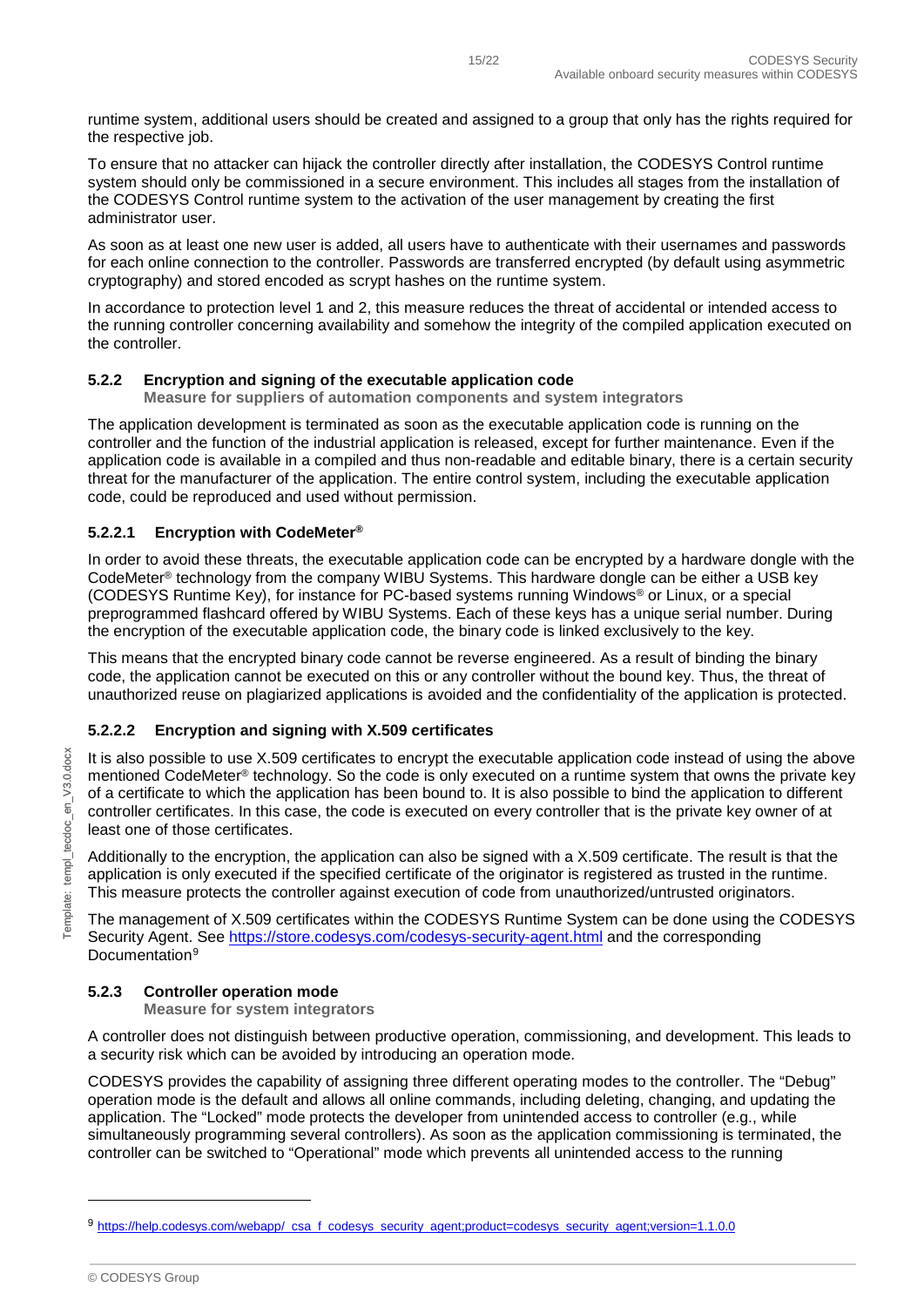application. Thus, this mode ensures that the controller loads the correct application after rebooting and that no more debugging measures are activated.

In combination with the user management on the controller (see Section [5.2.1\)](#page-13-3), switching the operation mode can be limited to certain users.

With the controller operation mode, the integrity and availability of the device is protected from unintended external data access.

#### <span id="page-15-0"></span>**5.2.4 Interactive login**

**Measure for suppliers of automation components and system integrators**

Unintended access to the incorrect controller in a network with multiple devices can harm the machine or the production. CODESYS supports an interactive login to avoid this threat. The login can be either confirmed by pressing a button on controller, by entering the serial number of the dedicated controller, or by a blinking of the controller. This security level 1 protection is already implemented in the CODESYS Development System. As this measure depends on the hardware functionality of the controller, it is a task of the controller manufacturer to implement the appropriate interaction in his device.

The interactive login protects the availability and reliability of the downloaded application and thus the controller.

#### <span id="page-15-1"></span>**5.2.5 Disaster recovery (Backup / Restore)**

**Measure for suppliers of automation components, system integrators and operators**

Even if there are already measures to protect the executed application code on the controller against unintended harmful access, such a harmful access could nevertheless happen e.g. especially due to a breakdown of the controller itself. In order to reduce the consequences of this threat, a comprehensive backup and disaster recovery function is available. In case of an unexpected damage, it will be possible to restore the complete backup of the controller application with simple procedures.

#### <span id="page-15-2"></span>**5.2.6 Communication encryption between the IDE and the controller**

**Measure for suppliers of automation components, system integrators and operators**

Even if there is an authentication for the access to the controller available, communication between the CODESYS Development System and the CODESYS Control runtime system could be hacked and thus harm the application. A TLS 1.2 encryption of the communication between the CODESYS IDE and the controller is available and can be activated in the CODESYS IDE.

This protects the integrity and confidentiality of the complete online communication between the CODESYS IDE and the controller, containing the application code as well as all exchanged data (e.g. monitored values).

It depends on the security policy of the runtime system, if encrypted communication is possible or not. The runtime system can be configured with one of the following security levels for encrypted communication:

- No encryption: no encrypted communication is possible
- Optional encryption: encrypted or unencrypted communication is possible
- Enforced encryption: only encrypted communication is possible

See chapter [5.2.2.2](#page-14-2) how to manage the X.509 certificates within the CODESYS Runtime System.

#### <span id="page-15-3"></span>**5.2.7 Secure OPC UA Server**

**Measure for system integrators and operators**

OPC UA is an industrial communication protocol for interoperability developed by the OPC Foundation. The CODESYS Runtime System can optionally be equipped with an OPC UA Server functionality in order to provide access to the controller and the application on the controller. Several security measures are provided as follows:

#### <span id="page-15-4"></span>**5.2.7.1 OPC UA Server: Support of X.509 based communication**

One feature of the OPC UA Server is to operate with an encrypted communication based on X.509 certificates. The different security profiles are defined by OPC Foundation.

Depending on the profile this protects integrity (for signed only profiles) or integrity and confidentiality (for signed and encrypted profiles) of the data that is exchanged with the connected clients.

See chapter [5.2.2.2](#page-14-2) how to manage the X.509 certificates within the CODESYS Runtime System.

This measure protects the confidentiality of the data that is exchanged with the connected clients.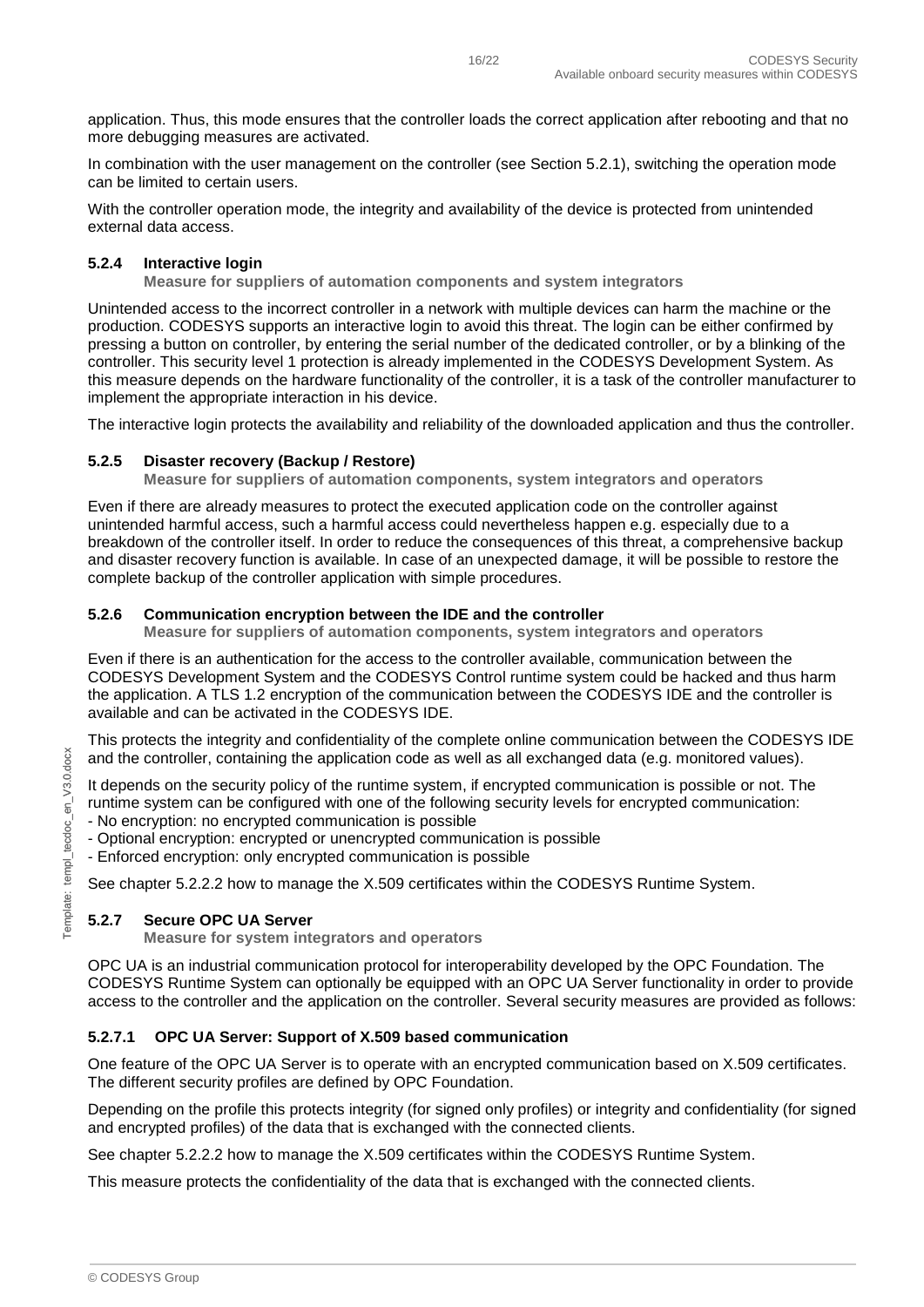#### <span id="page-16-0"></span>**5.2.7.2 OPC UA Server: User management available**

With an activated user management for OPC UA the establishment of a session is restricted to dedicated users.

This measure reduces the threat of accidental or intended access to the CODESYS OPC UA Server.

### <span id="page-16-1"></span>**5.2.8 Configurable symbols sets via user management / Symbolconfiguration**

**Measure for system integrators and operators**

Within the Symbolconfiguration one can collocate subsets of all the defined symbols (symbol sets). With an activated user management these symbol sets are assignable to dedicated users for visibility and the determination of the read/write access rights.

This measure reduces the threat of accidental or intended access to exported symbols.

#### <span id="page-16-2"></span>**5.2.9 Audit-Log**

#### **Measure for operators**

The CODESYS Control runtime has extensive logging options. In addition to the system logger, which primarily records system information, configurations and error messages from the LZS, the Audit-Log records auditable events.

The Audit-Log generates audit records for both user actions and system events. Examples include:

- User Management
	- o Unsuccessful login tries
	- o Login
	- o Logout
	- o Modifications (add user, delete user, change rights, change password, …)
	- o …
	- **Application** 
		- o Start / Stop / Reset
		- o Breakpoints
		- o Forces
		- o Download / Onlinechange
		- o …
- System events
	- o Bootup
	- o Load of Bootproject
	- o …

All backends of the system logger are available for the audit log. Logged events can be output directly to a shell, sent as SysLog messages or saved to log files. For the latter, both the number and the size can be configured. Optionally, log files are generated continuously or as ring buffer. The ring buffer automatically overwrites the oldest log files. This effectively prevents the file system from filling up.

This measure helps to track accidental, unintentional, intentional changes and system events.

#### <span id="page-16-3"></span>**5.3 Security measures that can be activated out of the CODESYS application code**

#### <span id="page-16-4"></span>**5.3.1 Access restrictions out of the application/library**

**Measure for suppliers of automation components and system integrators**

The CODESYS application programmer can restrict the access to the controller and the application by the application code itself. A special library offers commands, which may deactivate security critical access to the controller, such as online program changes, breakpoints, stopping the application, file transfer, or access to variables. Typically, this measure is used to prevent code or configuration changes during the execution of time critical application code.

The measure protects the integrity of the application code.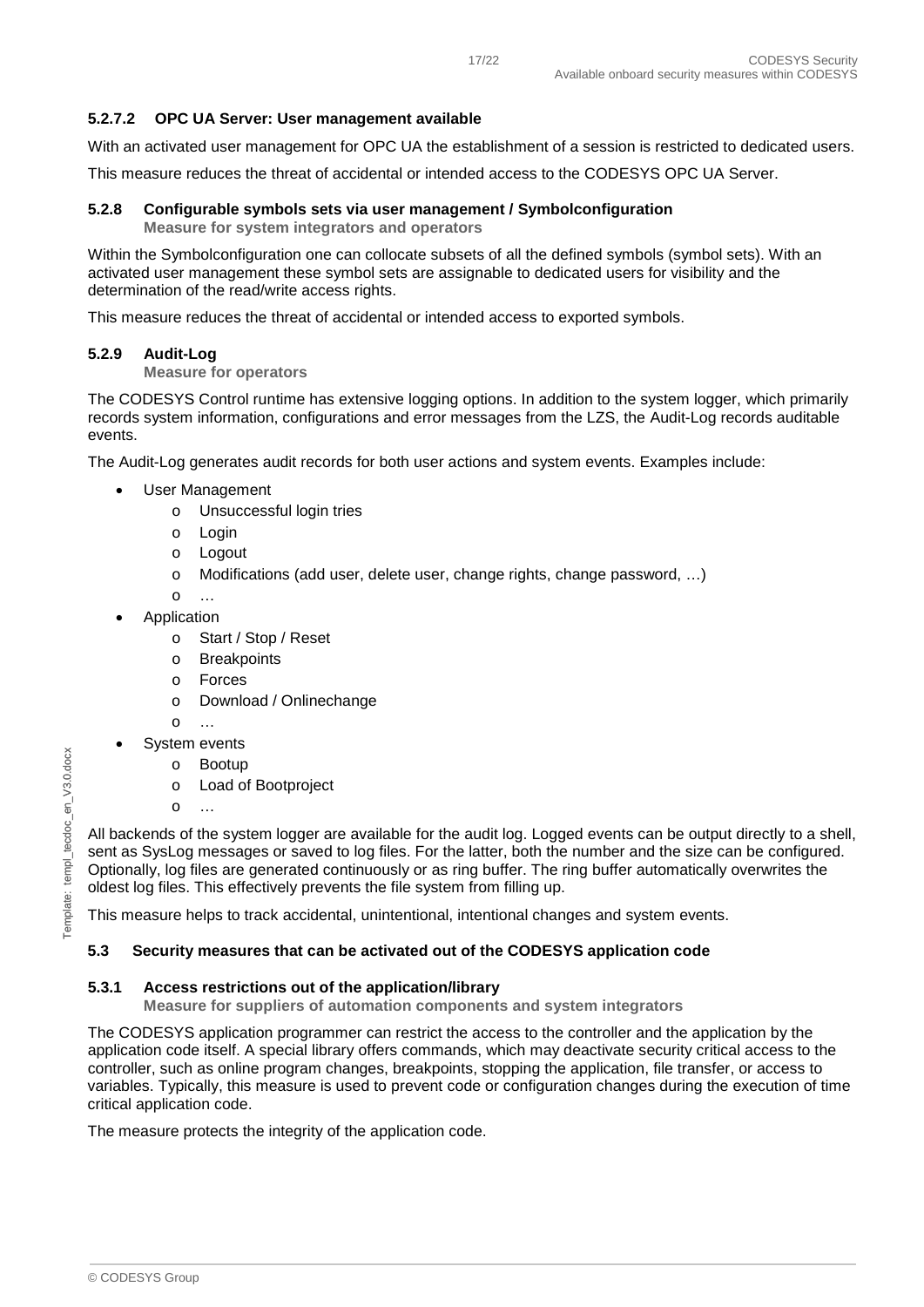#### <span id="page-17-0"></span>**5.3.2 Unlocking additional functions**

**Measure for suppliers of automation components and system integrators**

If the application code may contain additional functions (e.g., for service or maintenance tasks), these functions may be locked for the standard operation. By the means of hardware dongle (e.g., CODESYS Security Key, CODESYS Runtime Key), such functions may be unlocked for authorized staff.

The locking function may be programmed within the application source code and protects the application from level 1 and level 2 threats.

#### <span id="page-17-1"></span>**5.4 Security measures with CODESYS Visualization**

#### <span id="page-17-2"></span>**5.4.1 Visualization User Management**

**Measure for system integrators and operators**

The integrated CODESYS visualization enables a direct operation of the controller respectively the application and thus the entire machine or plant. It is highly recommended to separate the operation into different parts or screens according to their level of functional and security influence. CODESYS provides the capability of protecting individual visualization elements as well as entire visualization screens of the project by the means of a special visualization user management. This user management enables the limitation of the range of functionality for certain operators. Security-critical operation modes, such as the export of production data, the start/stop process of the machine/plant, and the access to dedicated service functions, can be restricted to operators with explicitly assigned permissions.

The measure protects the confidentiality of intellectual property, as well as the availability and reliability of the machine or plant process.

#### <span id="page-17-3"></span>**5.4.2 Communication encryption for CODESYS WebVisu**

**Measure for suppliers of automation components, system integrators and operators**

In order to prevent the hacking of the communication between a CODESYS compatible controller, which supports the CODESYS WebVisu, and an internet browser on a PC or mobile device, an HTTPS connection with encryption is available. It protects the integrity of the displayed data.

See chapter [5.2.2.2](#page-14-2) how to manage the X.509 certificates within the CODESYS Runtime System.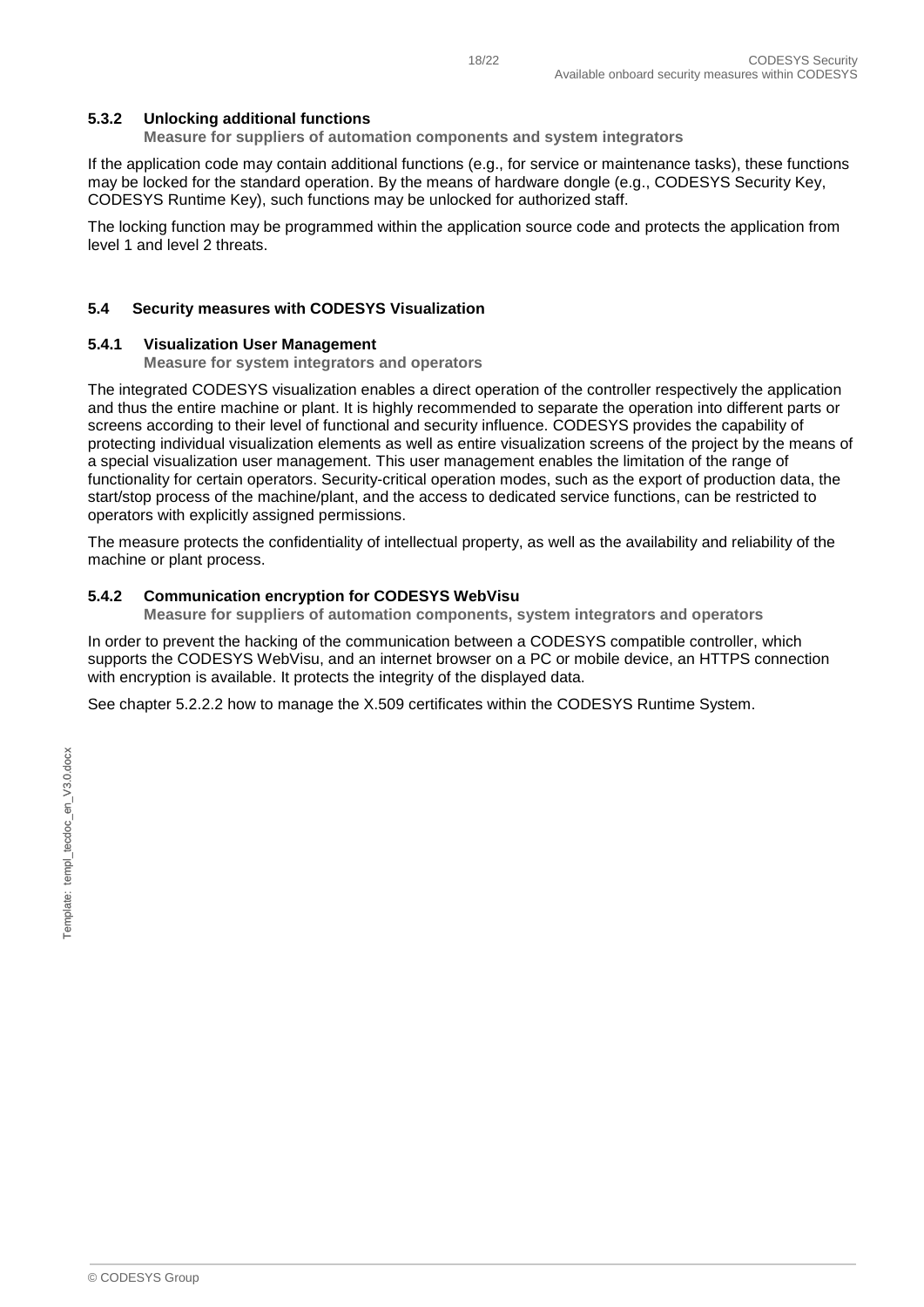#### <span id="page-18-0"></span>**6 Networks ports used by CODESYS**

As described, controllers are designated to be programmed. Thus, CODESYS compatible controllers need certain open network ports for their designated use. The default communication ports of CODESYS V3 products are listed below.

| <b>Ports</b>     | <b>Protocol</b>                 | <b>Communication purpose</b>                                                                                                                                                                      | <b>Reconfiguration</b><br>possible? |
|------------------|---------------------------------|---------------------------------------------------------------------------------------------------------------------------------------------------------------------------------------------------|-------------------------------------|
| $1740 -$<br>1743 | UDP / CODESYS<br>Protocol       | Programming and client interface of the CODESYS<br>Control runtime system                                                                                                                         | <b>No</b>                           |
| 11740            | TCP / CODESYS<br>Protocol       | Programming and client interface of the CODESYS<br>Control runtime system                                                                                                                         | Yes                                 |
| 1217             | TCP/CODESYS<br>Gateway Protocol | Communication between the CODESYS Gateway<br>Client and the CODESYS Gateway. Most CODESYS<br>clients (for example the CODESYS Development<br>System) talk via the Gateway to the runtime systems. | Yes                                 |
| 8080             | TCP / HTTP                      | CODESYS Control web server used by the CODESYS<br>WebVisu                                                                                                                                         | Yes                                 |
| 443              | TCP/HTTPS                       | CODESYS Control web server used by the CODESYS<br>WebVisu (TLS)                                                                                                                                   | Yes                                 |
| 4840             | TCP / OPC UA                    | <b>CODESYS OPC UA Server</b>                                                                                                                                                                      | Yes                                 |
| 443              | TCP / WebSocket                 | Interface of the CODESYS Automation Server for the<br>connection of the CODESYS Edge Gateway                                                                                                      | <b>No</b>                           |
| 22350            | $TCP + UDP$                     | Localhost communication between protected<br>CODESYS products (for example the CODESYS<br>Control runtime system) and the WIBU CodeMeter<br>runtime residing on the same device                   | <b>No</b>                           |

In addition to these ports, system integrators or operators may open communication ports for other purposes like fieldbus communication, FTP server, maintenance or diagnostic shells, terminal applications and so on. System integrators or operators are fully responsible for the protection of these ports against unauthorized access.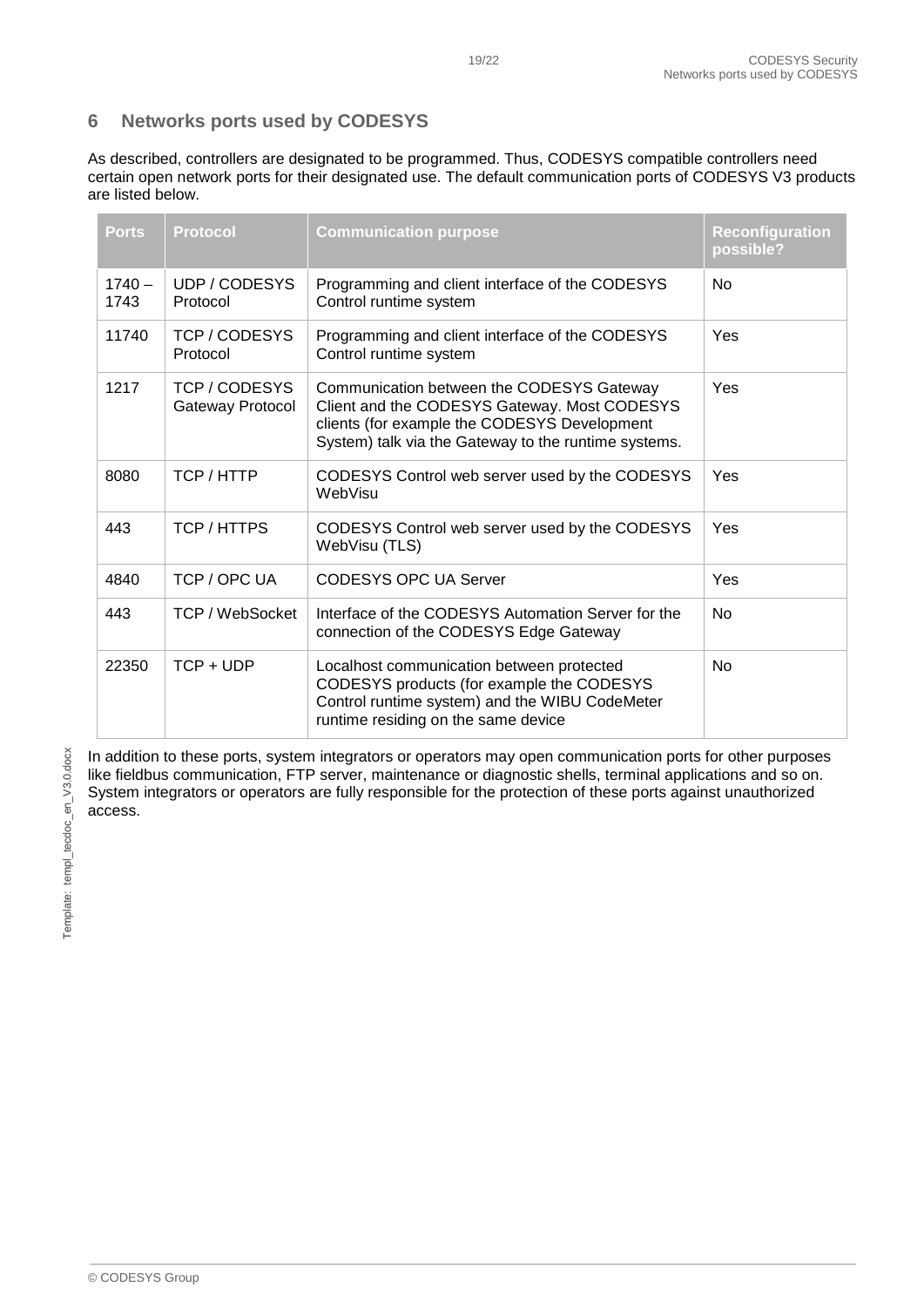# <span id="page-19-0"></span>**7 Handling of security vulnerabilities in CODESYS**

CODESYS is developed under consideration of security aspects. Product security is of utmost importance to CODESYS GmbH. Nevertheless vulnerabilities may be detected.

Vulnerabilities are handled accordingly to the CODESYS GmbH [Coordinated Disclosure Policy.](https://customers.codesys.com/fileadmin/data/customers/security/Coordinated-Disclosure-Policy.pdf)

This policy describes the complete process of receiving information, internal handling and disclosure of vulnerabilities in CODESYS products.

All security issues reported to CODESYS GmbH are thoroughly investigated, assessed and prioritized. Goal is to identify all possibly affected products, determine the root cause of the vulnerability, and develop a resolution or remediation. As part of this CODESYS GmbH also searches for security vulnerabilities in the vicinity of the reported issue, also in other CODESYS products and protocols.

In general security patches are released for the latest version of the affected CODESYS products. Once a resolution (usually software update) or mitigation is available, CODESYS GmbH will release a security advisory.

The advisories and further security documents are published on the CODESYS security web site [https://www.codesys.com/security.](https://www.codesys.com/security)

For manufacturers that have implemented the CODESYS runtime system as the programming interface on their controllers (OEM customers), CODESYS GmbH provides an additional security page in the customer area of the CODESYS web site. Beside OEM relevant security information there is also a registration form for a security mailing list. In case of detected vulnerabilities, OEM customers registered for this mailing list are informed via email as soon as possible.

#### <span id="page-19-1"></span>**8 Conclusion**

The security of control systems in industrial automation applications becomes increasingly critical as different networks are connected and systems are integrated. Accordingly, system integrators and users of industrial automation applications need to pay increased attention to these issues. Security needs to be a continuous activity accompanied by systematic risk assessment, similar to functional and safety improvements. Even if security can never be 100% effective, implementation of available security measures as well as careful planning can bring security up to a level that is adequate for any particular application and installation.

# <span id="page-19-2"></span>Template: templ\_tecdoc\_en\_V3.0.docx Template: templ\_tecdoc\_en\_V3.0.docx

# **9 Disclaimer**

CODESYS GmbH assumes no liability whatsoever for indirect, collateral, accidental or consequential losses that occur by the distribution and/or use of this document or any losses in connection with the distribution and/or use of this document. All information published in this document is provided on good faith by CODESYS GmbH. Insofar as permissible by law, however, none of this information shall establish any guarantee, commitment or liability on the part of CODESYS GmbH.

CODESYS® is a registered trademark of CODESYS GmbH. Technical specifications are subject to change. Errors and omissions excepted. No reproduction or distribution, in whole or in part, without prior permission.

Note: Not all CODESYS features are available in all territories. For more information on geographic restrictions, please contact [support@codesys.com.](mailto:support@codesys.com)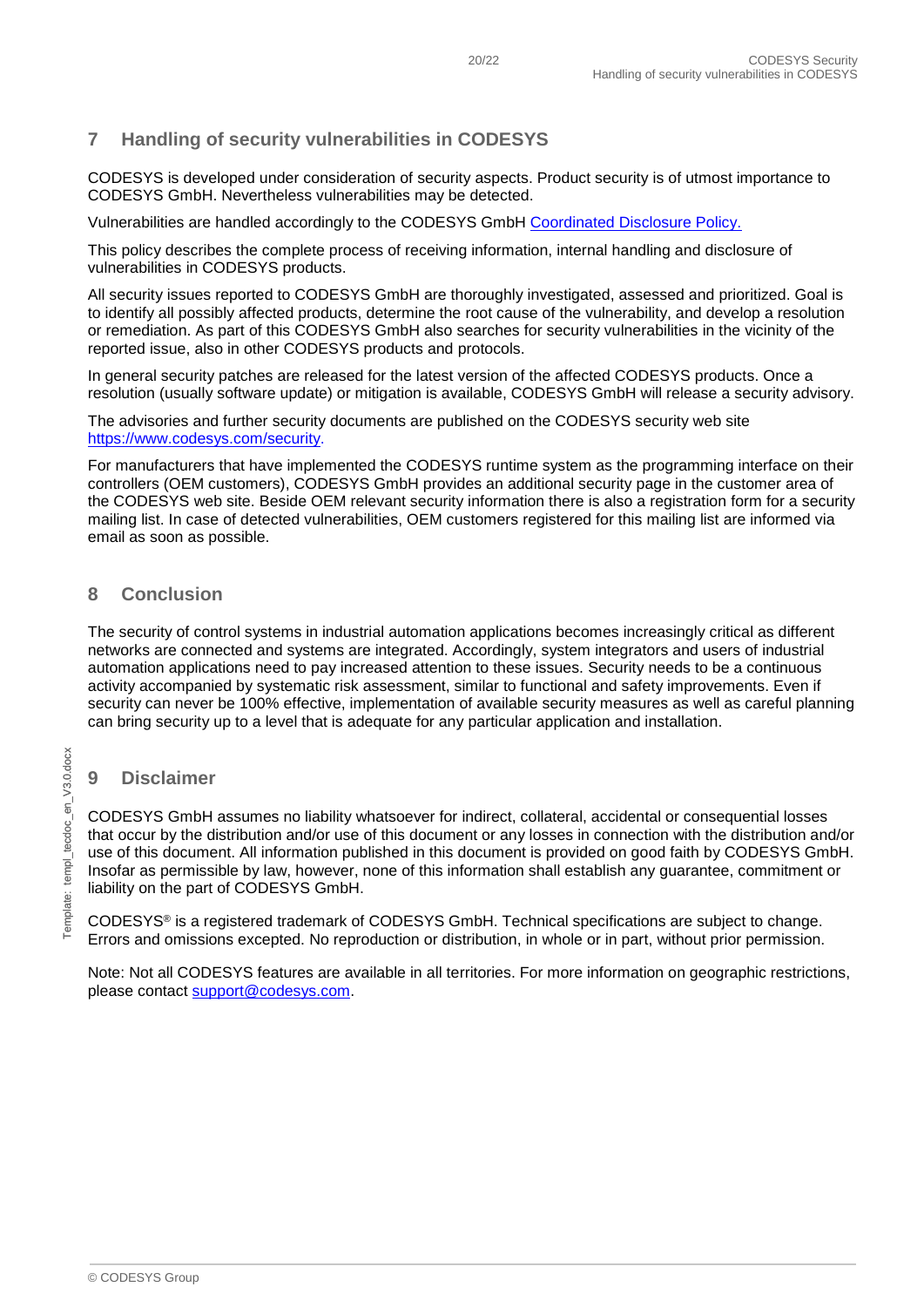# <span id="page-20-0"></span>**10 Bibliography**

## The latest version of this document can be found here:

<https://customers.codesys.com/fileadmin/data/customers/security/CODESYS-Security-Whitepaper.pdf>

| <b>Standard</b>   | <b>Title</b>                                                                       |
|-------------------|------------------------------------------------------------------------------------|
| IEC 61131-3 ed3.0 | Programmable controllers – Part 3: Programming languages                           |
| <b>IEC 29147</b>  | Information technology – Security techniques – Vulnerability disclosure            |
| <b>IEC 30111</b>  | Information technology – Security techniques – Vulnerability handling<br>processes |
| IEC 62443         | Industrial communication networks – Network and system security                    |
| VDI/VDE 2182      | IT-security for industrial automation                                              |